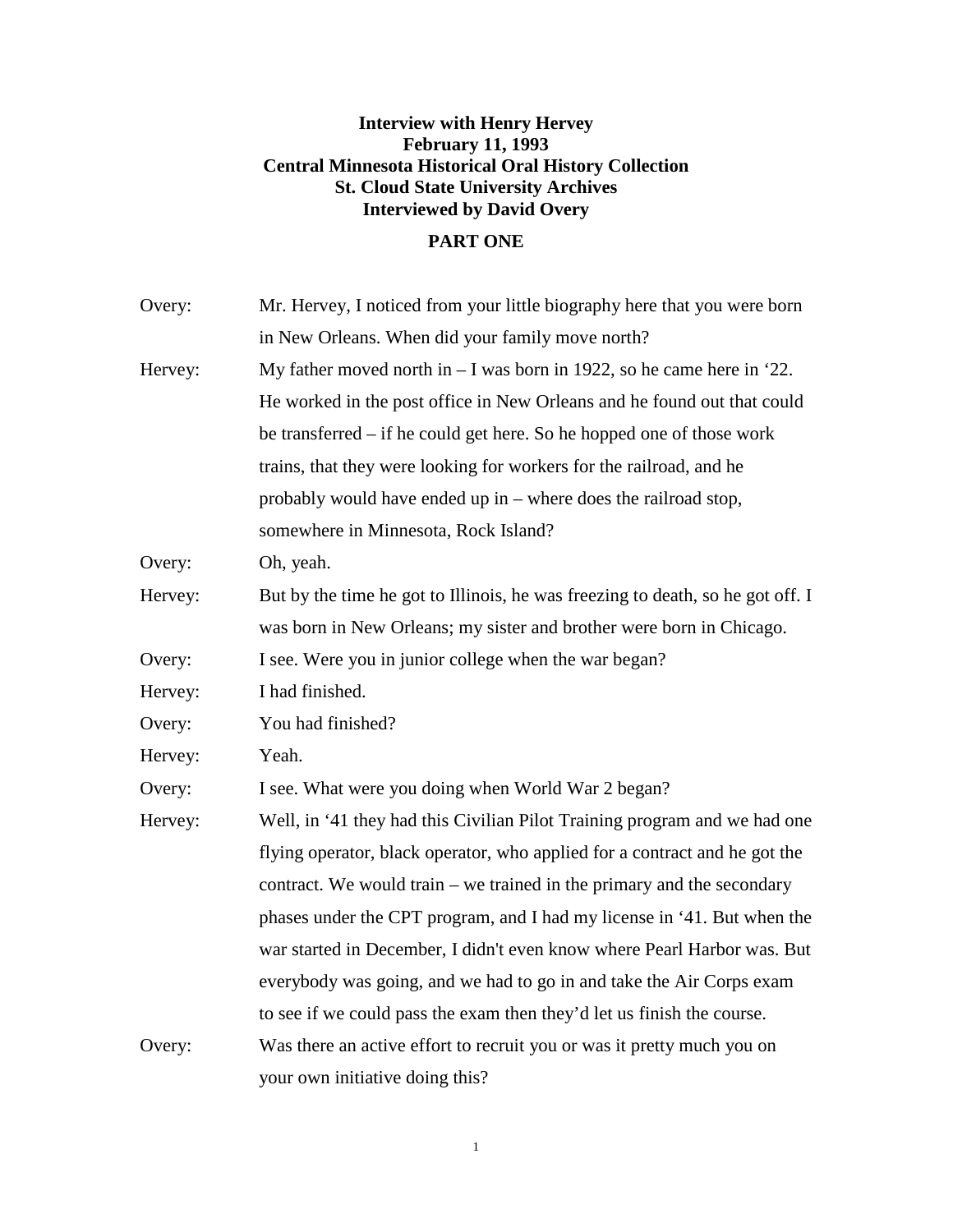| Hervey:    | Well, the experiment had been announced, and of course the people that      |
|------------|-----------------------------------------------------------------------------|
|            | were running the CPT program were aware of it. As a matter of fact, they    |
|            | told us. They said that "now you make up your mind that if you finish       |
|            | this class, you may have to join the Air Corps," and of course we went      |
|            | down and took the exam. There were 13 of us, and out of the 13, 13          |
|            | passed. We had then nowhere to go because the quarter that they had         |
|            | allowed for Tuskegee was so small that $-$ I passed the exam in late '41    |
|            | and I didn't go into the air corps until '43.                               |
|            | So in the interim there I took a job as a chauffeur or a salesman, which is |
|            | an excellent experience because we left Chicago in June and went from       |
|            | Chicago to St. Louis, Corpus Christi, Texas, all the way back through       |
|            | down to Tampa up to New York and back $-13$ weeks, it was quite an          |
|            | experience. And then that's when I found out really what segregation was.   |
|            | I hadn't been in the South since I was born, but I found out what it was    |
|            | like.                                                                       |
| Overy:     | It was really a shock to you then?                                          |
| Hervey:    | Yeah. There were some pretty shaky things that happened on that trip, but   |
|            |                                                                             |
| Overy:     | Was the salesman a white fellow or?                                         |
| [00:05:00] |                                                                             |
| Hervey:    | Yes, he was. He was a Russian-Jew who had come over here, his father        |
|            | had brought him over here during the World War I and he was very much       |
|            | aware of what was going on over in Europe and $-I$ got a history lesson     |
|            | every day.                                                                  |
| Overy:     | So then when you went to Tuskegee, it was not a shock to you what the       |
|            | south was like?                                                             |
| Hervey:    | No. I was well into what the problems were there.                           |
| Overy:     | Why don't you tell me a little bit about that trip? You say you had some    |
|            | hairy experiences as you were?                                              |
| Hervey:    | Oh you mean the chauffering trip?                                           |
| Overy:     | Yeah.                                                                       |
|            |                                                                             |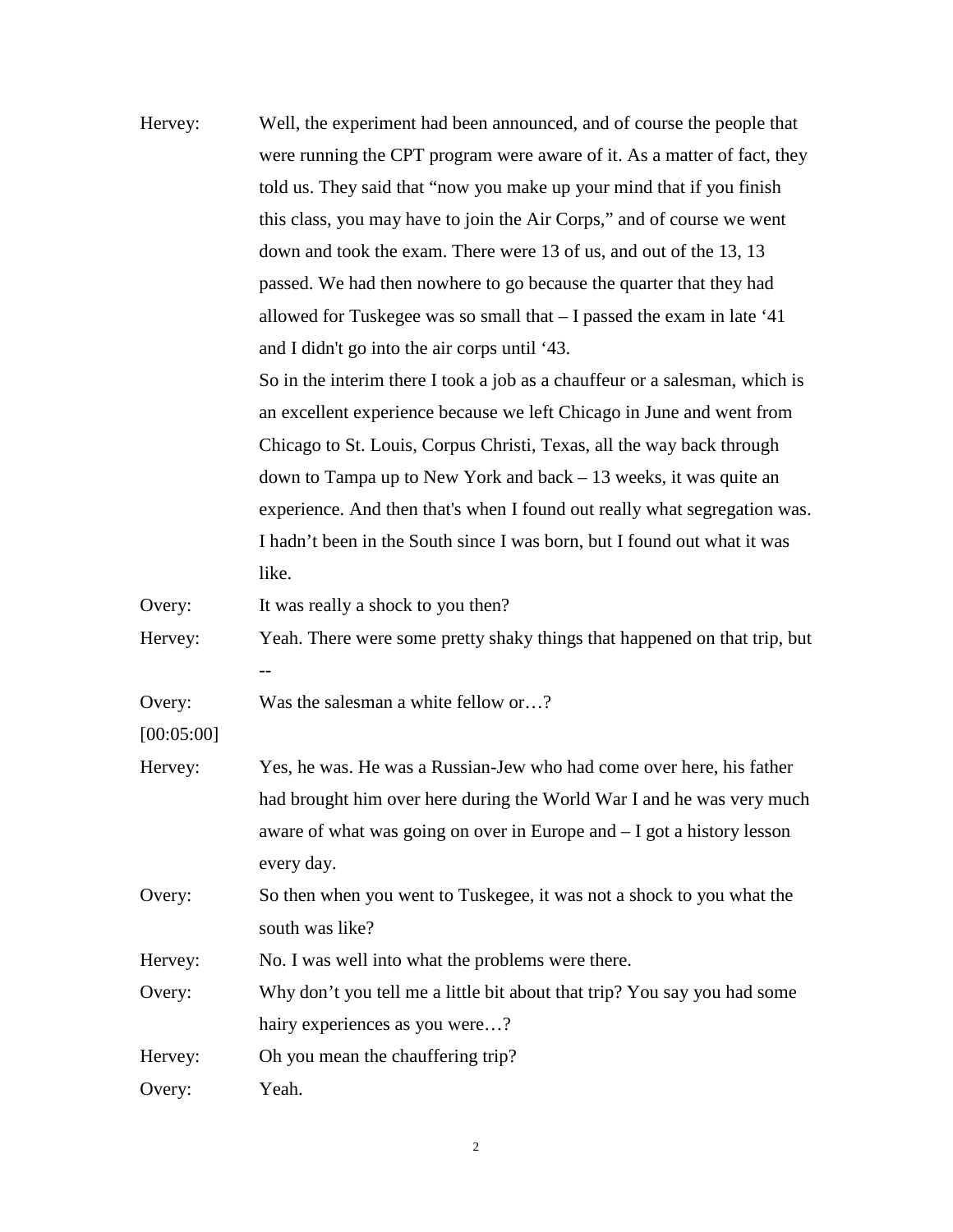Hervey: Well, mainly, it was – well, I became aware of what the problems were going to be when I went up to Evanston, Illinois, to pick him up. I went to his hotel, and they said, "Well, I'll call up and see if he wants to talk to you." He said, "Hervey, I'm not quite ready yet. Go out and get something to eat and be back here in half hour and we'll be ready to go." So I walked out of the hotel and saw a restaurant and walked in and they put me in the kitchen.

Overy: In Evanston?

Hervey: In Evanston, Illinois. So when I had told him about that he said, "Well, you got your feet wet, it's going to be that way from now on." So what I would do was drop him off at his hotel, and then I would have to check with the bellman or somebody, you know, "Where do I go?' And he would say, "Well, you go over so and so and Miss so and so. She takes in Pullman porters and travelling salesmen and that sort of thing." And it was interesting how easily some people get used to things but it was very difficult for me.

> We had a situation when we got to **[unintelligible - 00:07:32]**. It's on a weekend, and there was nothing but navy. And he didn't have a reservation; he couldn't get a reservation. So he got on the phone and called a lady that had a resort house out on the beach. She said, "Sure, come on out, we'll take care of you for the night."

So on the way out he said, "Look, we're going in and she'd try to fix us dinner, we'd get up and come here and get back on the road. Now, all you have to do is don't say anything. I told you he's Filipino." [Laughs] I said, "What?" He said, "Just do what I tell you." So we drive up to the house, and who opens the door but the maid, and I didn't say anything. I tried not to make eye contact but it was too late. So we went and sat down, had dinner, went upstairs, I had a room, and next morning we got up and took off.

Half way back he says, "I left my glasses." He weighed about 300 pounds. He said, "I'm not gonna ride back there." He said, "Drop me off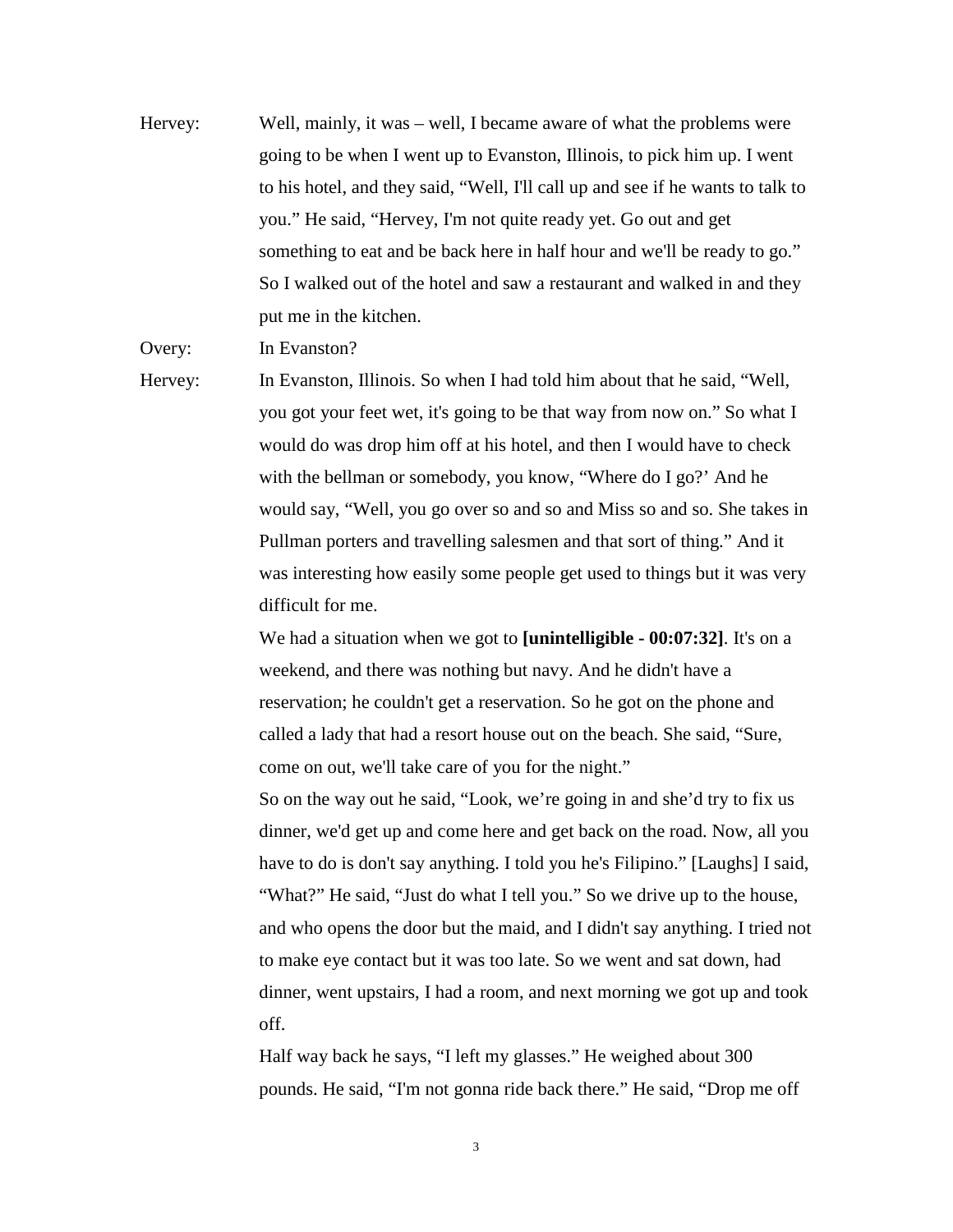here and I can do some paperwork, and go get my glasses." I said, "So, I don't speak English." He said, "What the hell! You got your meal, you got your bed – go get the damn glasses." So I go back, ring the bell and I said, "Mr. Brown forgot his glasses." "I knew it. You're gonna get killed. Boy, you're going to get killed." [Laughs]

Overy: Seriously said that?

Hervey: Yes, absolutely. So we had another experience when we got to Macon, Georgia. I dropped him off and… at one street where they had the black theatre, the restaurant, a hotel and some stores and right across the street was the Greyhound bus station, so there was a lot traffic there, people going in. And I went into this restaurant, had dinner and then I went to the theatre. All of a sudden the lights came up and MPs came in and said, [00:10:00] "All soldiers from Camp Gordon, fall out in the trucks." And most of the soldiers, they got up. And the other camp—I forget what the other one was—"You fall out," and then the rest of the civilians. Then the city police came in, said, "Well, all you niggers, get out of here, go directly home and don't stop or anything." And as we came out, the crowd across the street in front of the bus station was like a mob. Well, I just had to go down the street to the hotel, and went in and asked, "What's going on?"

> It seemed as though a black sailor, a soldier, had gotten drunk and the police tried to stop him. He grabbed the gun and shot one of them. So naturally there was buses being informed and everybody who was 70 years old had a stick or something in his hand, and it was really very scary. So I called him in the hotel; he says, "Well, where are you?" I said, "I'm in the hotel." He said "Well, I'm not going to come in there after you, and you can't come over here, so just be cool." Well, I sat up all night watching to see what will happen and the next morning, the army had a jeep with a 50-caliber machine gun on every corner and... people got up and went, going back and forth, you know.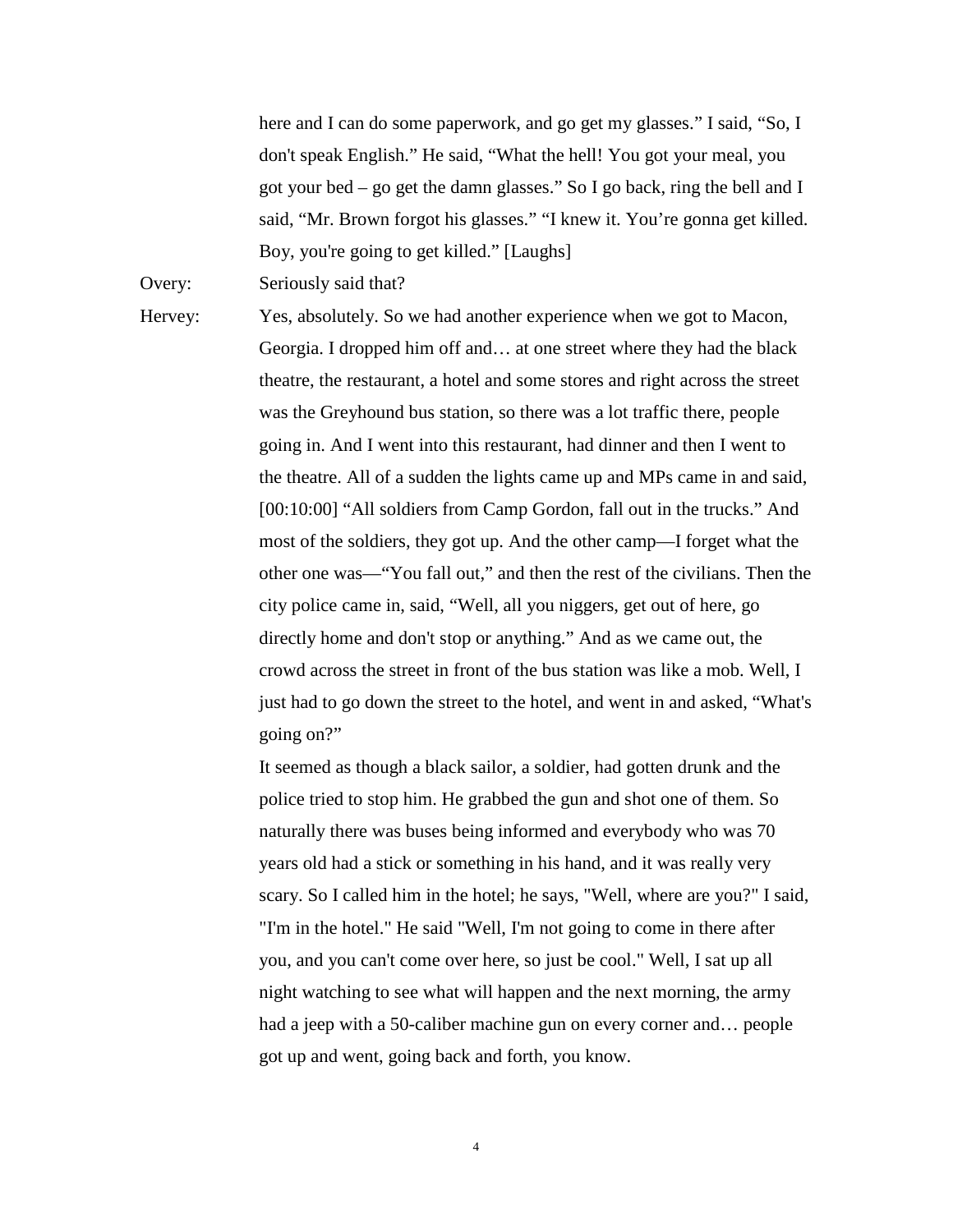We had determined on the way to Macon that once we crossed over into Alabama, we were going to have to get gas stamps; the 13 states along the coast there had ration gas. We had some gas stamps but we didn't have enough to take us down to Tampa. So I said, "Well, you know what? We have a brand new 1942 Plymouth and a huge truck in it." I said, "I don't know if a 55-gallon drum will fit in that truck back there but if it does, we can attach a petcock to the gas line and we'll have 55 gallons of gas." He said, "Hey! That will work." He said, "Okay, go out and get it done."

So I drove to a gas, I mean, a garage and I walked in. I learned how to approach and I went in and I said, "I'm the driver for a salesman. This is his car and he wants to know if you know anyone who is smart enough to put a tank in the truck and connect it so that we can gallon up. He says, "Yeah, we can do it. Who is going to pay for it?" I said, "He is going to pay for it." He said, "All right."

So they got the tank and they hooked it up, and I went back to get the car, and I was sitting waiting for him to bring the car up. Some guy came up and said, "Hey, nigger." I jumped up**.** He said, "Not you." He was talking to someone else over there. I said I'm going to get killed down here. Every time somebody uses that word, I get -- you know.

 Well, anyway it worked, we were able to go all the way down to Tampa, and we came back through the -- we got into Virginia, West Virginia. That was interesting. We stopped somewhere up in the mountains for some gas, and people came running out. They were looking at two things: one, they were looking at me, because they hadn't seen any blacks; the other, they were looking at that car with the thing, with the hood over the lights, they had never seen. [Laughs] These are things that stick in your mind down here. [00:15:00]

But anyway by the time I got back, I had a good feeling about what it was like being in the South. And Birmingham, I was there for a weekend and I decided to go to a show to see *Gone with the Wind*. I knew what the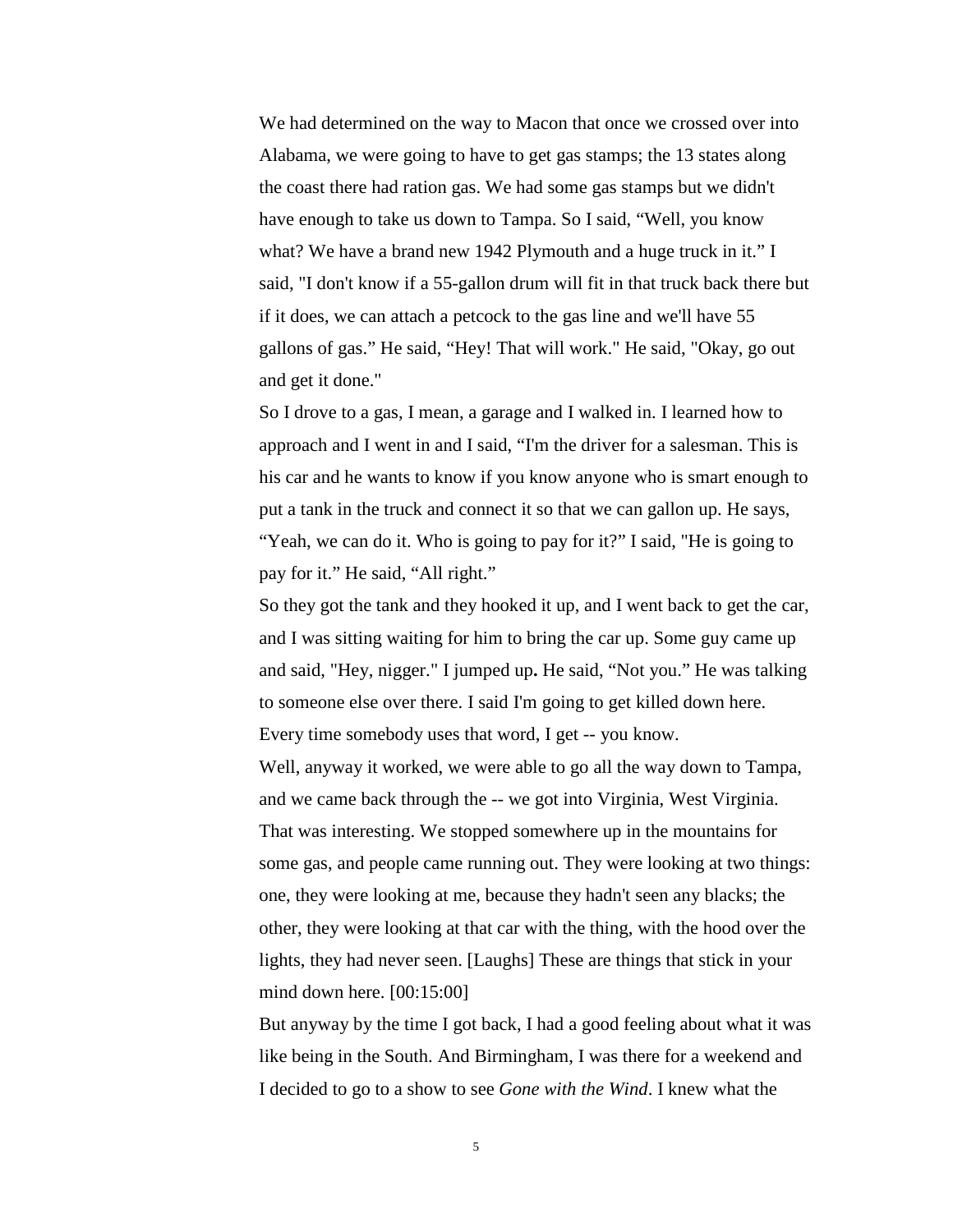arrangement was but I walked up to get a ticket and I thought they would tell me to go around to the back door that took you upstairs. He said, "Go in and you had to wait in until the others showed up," and as I looked around, I didn't see another brother. I said, "I'm in the wrong place," so I went back to one of the ushers and said, "Where is the manager?" He said, "His office is over there." I said, "I want to see him." And I went in and explained to him and he said, "Well, I'm sorry we don't… blacks don't come in on certain days." So that was that.

 Oh, I'm Catholic so I asked the lady I was staying with on Sunday morning and said, "Where is the nearest Catholic Church?" She says, "Now the nearest one is like two blocks away but I don't think that's your church." I said, "That don't make any difference. Church is church." It was 12 o'clock which is the last mass, and as I approached, the usher stopped me and she said, "Your church is over on such and such a street." And I said, "I don't have time to get over there before mass." "That's not my problem. You can't come in here."

So I walked around and went over to the priest's house and waited till the priest came out with his altar boys, and I told him what the problem was. He says "Come on with me." So went in and came up behind the sacristy and he sat me down on a seat, and went through the mass, and as he left he called me back. I went in his office and then he started lecturing me about, you know, "I understand you don't understand but you have to realize…" I said, "Wait a minute. I've had this mass all the time I've been on this trip, and you're telling me that now I got to go looking for a church in order to go to mass?" I said, "I don't have time to be bothered with that. I'll just skip it." He said, "Well, that's up to you. You know what the rules are." So when I got – see, I went to Tuskegee in March.

Overy: 1943?

Hervey: '43. So the first Sunday, I went up to the tac officer and I said I was looking at the list of services but I don't see anything for Catholics, and he says, "Well, I don't know any Catholics but I'll find out." So he came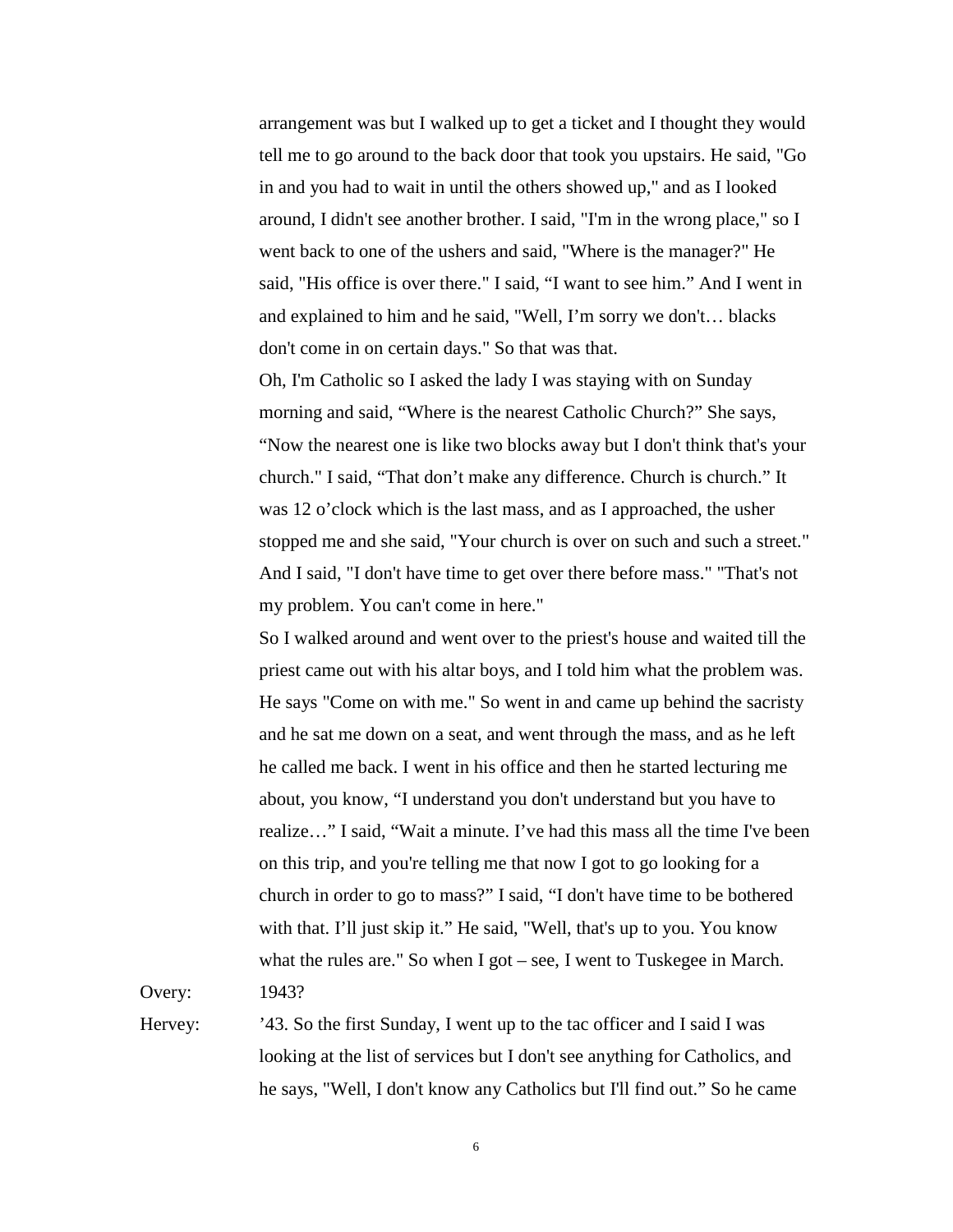|         | back and said, "No, they don't have enough priests to come out here, but       |
|---------|--------------------------------------------------------------------------------|
|         | there will be a 6-by-6 and a driver to take you in to Tuskegee, and the        |
|         | driver will get you there and bring you back." And the driver says, "I         |
|         | don't have to be back till 6:00, so you can do what you want till then." So    |
|         | I had all day on campus on Sunday. When I got there, they wouldn't let --      |
|         | the new cadets couldn't get off the campus unless it was an emergency.         |
| Overy:  | So you were actually housed in campus facilities when you were training        |
|         | in Tuskegee?                                                                   |
| Hervey: | No. We were at the air base. It's about 12 miles away from Tuskegee            |
|         | Institute. So when the guys found out that I got off the base and spent all    |
|         | day on campus, next time we had a bash of chapel hood and after that we        |
|         | had two trucks --                                                              |
| Overy:  | All of a sudden converted to Catholicism? [Laughter]                           |
| Hervey: | I should have gotten a medal for that.                                         |
| Overy:  | You were mentioning last night that your instructor at Tuskegee were           |
|         | white?                                                                         |
| Hervey: | Yeah.                                                                          |
| Overy:  | What do you think of the instruction and the instructors there?                |
| Hervey: | I thought the instructors -- the instruction, let's put it that way, was – had |
|         | no fault with that. But here again I'm sure that anybody that goes into        |
|         | flight training, an instructor is going to say, "You damn son of a bitch,      |
|         | blah-blah-blah," but when they say 'You black son of a bitch,'                 |
| Overy:  | And that's what they used?                                                     |
| Hervey: | That made difference. And some did and some didn't. When I got to              |
|         | basic, all the trainees were going into single engine, but when my class       |
|         | came along, they decided to split it into single and twin-engine, and they     |
|         | put me in twin-engine, which teed me off I was ready to quit. And my           |
|         | instructor at that time was a young Jewish fellow from New York. I told        |
|         | him, I said, "Look, I didn't come here to be a bus driver," and he said, "Is   |
|         | there anything you can do?" I said, "No, there is nothing I can do." He        |
|         | said, "Well, I want to talk to you," so he said, "You come on with me.         |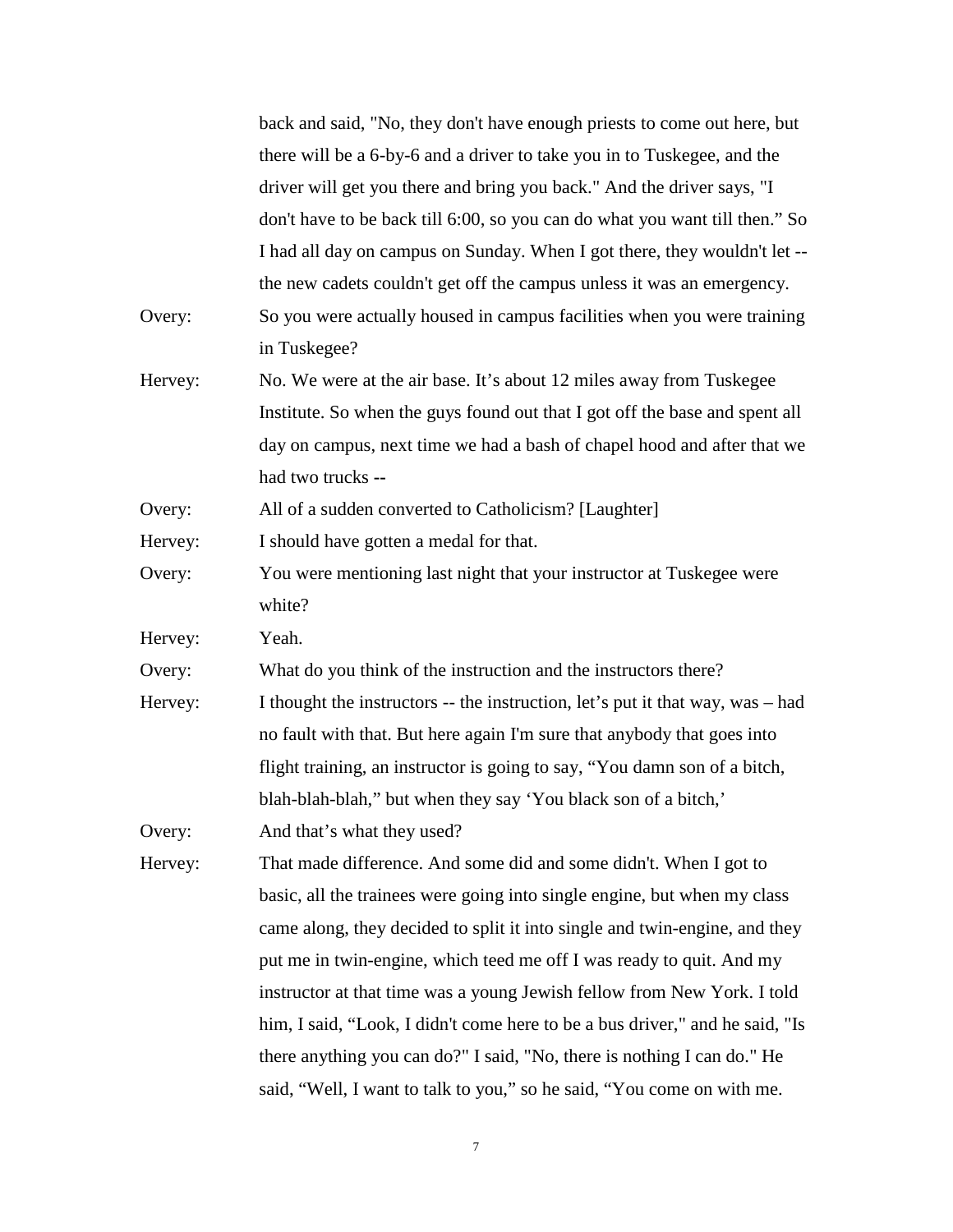We got in a plane and we flew off to a little auxiliary field. And we sat under the wing and he told me some things about what he had been going through down there, being Jewish, and he says, "[Fareed], if you're ever going to be anything, move anything by yourself, you have to learn how to accept this thing and make the best of it. Giving up is not going to be the answer." I'll never forget – and he wasn't much older than I was. And so I went on and it made me realize that I had to get my attitude together. One of my roommates, he was a guy from Alabama, big, tall, dark guy, he could 'yes sir, no sir' the way they like it. Most of us from Detroit and Chicago and we didn't come to that very easily.

Overy: That's what I was curious about. The cadets must have been from all over the country.

Hervey: They were.

Overy: What did you learn from these other people? Was this a real important experience for you to talk to black men from all over the country?

Hervey: Well, it was important to me for this reason, and that is, that I had only been to junior college in Chicago. Most of these guys were graduates from the major black colleges and they knew what college life was, they knew… say that you've been walking to the president's office and there was a conference with him, it just amazed me. I had no idea what black was on campus. And they had fraternities, they had their own sports group, they had athletes that were well known, so it was like meeting a new part of your existence. I found out that there is a black society in Atlanta and in Boston, in Virginia, and I mean, it's organized and they were all primarily educational based. If you didn't go to college, you didn't count.

Overy: So there was a hierarchy then in the black community?

Hervey: Absolutely, very much a hierarchy, which I had not been introduced to. Overy: And this wasn't at all the same in Chicago?

Hervey: Not to that extent, no, because the hierarchy in Chicago was based on a different parameter. It was, how successful are you in your job? And a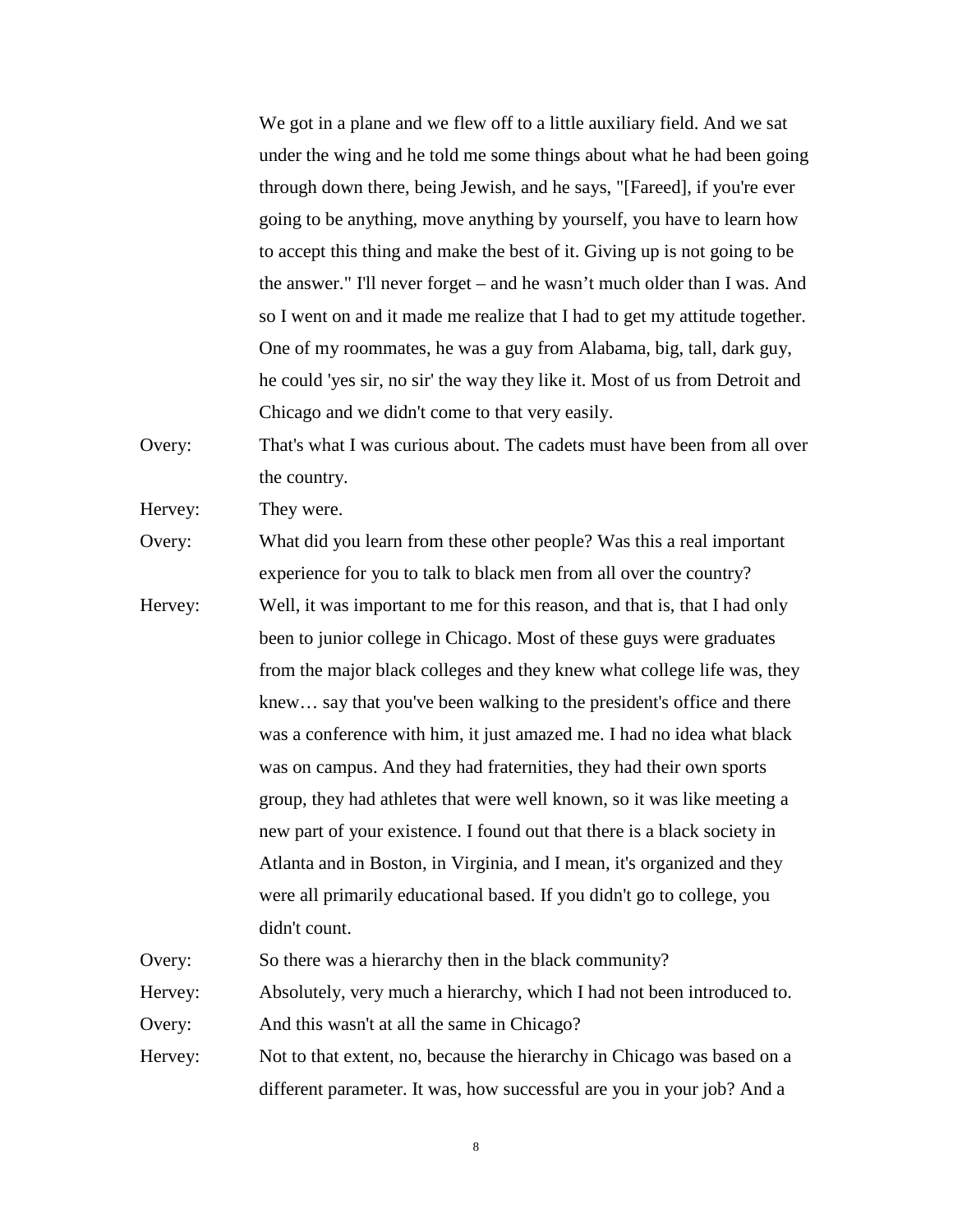school teacher and poor man potter who are up… and there were – some of the guys that I knew that went away to school went to Harvard, went to West Virginia State, went to Hampton**.** But generally the working class were looking for civil service jobs. That's what we thought was success. Overy: What kind of things—I know this is a very broad question, vague question—what kinds of things did the cadets talk about? Was there a lot of talk about segregation, discrimination, this kind of thing that you remember?

Hervey: There was always the undertow of fighting with these instructors. [Each] instructor had five students and he was expected to graduate at least two, maybe three. [00:25:00]

> So the other two were fighting for survival and at the end of the day we would get together and critique the day, you know, what did he jump on you about and what were you doing? In this way, I believe, and maybe some other factors involved because of this twin-engine training program coming along, but we had the largest graduating class at that point out of Tuskegee. I think we took in 52 and graduated 47, when they were bringing in 30 and 40 and graduating 15 and 20.

But as I said, I think that had a lot to do with the change in twin-engine program; they needed more. But those of us that were in school were very concerned about what was happening to the 99 that was overseas. We were primarily concerned about where we were going from here. The segregation thing was something that as long as you're on the base you didn't have a problem; it's when you got off the base and you decided to get the base and come to Chicago. The minute you got to Montgomery to get on the train, then you had your problems because they didn't recognize you in those cadet uniforms, they were angry about it, and… Overy: That was one of my questions. What was the reaction of whites?

Hervey: They were very unfriendly.

Overy: Did they make comments or yell at you or anything like that? Were you taunted because --?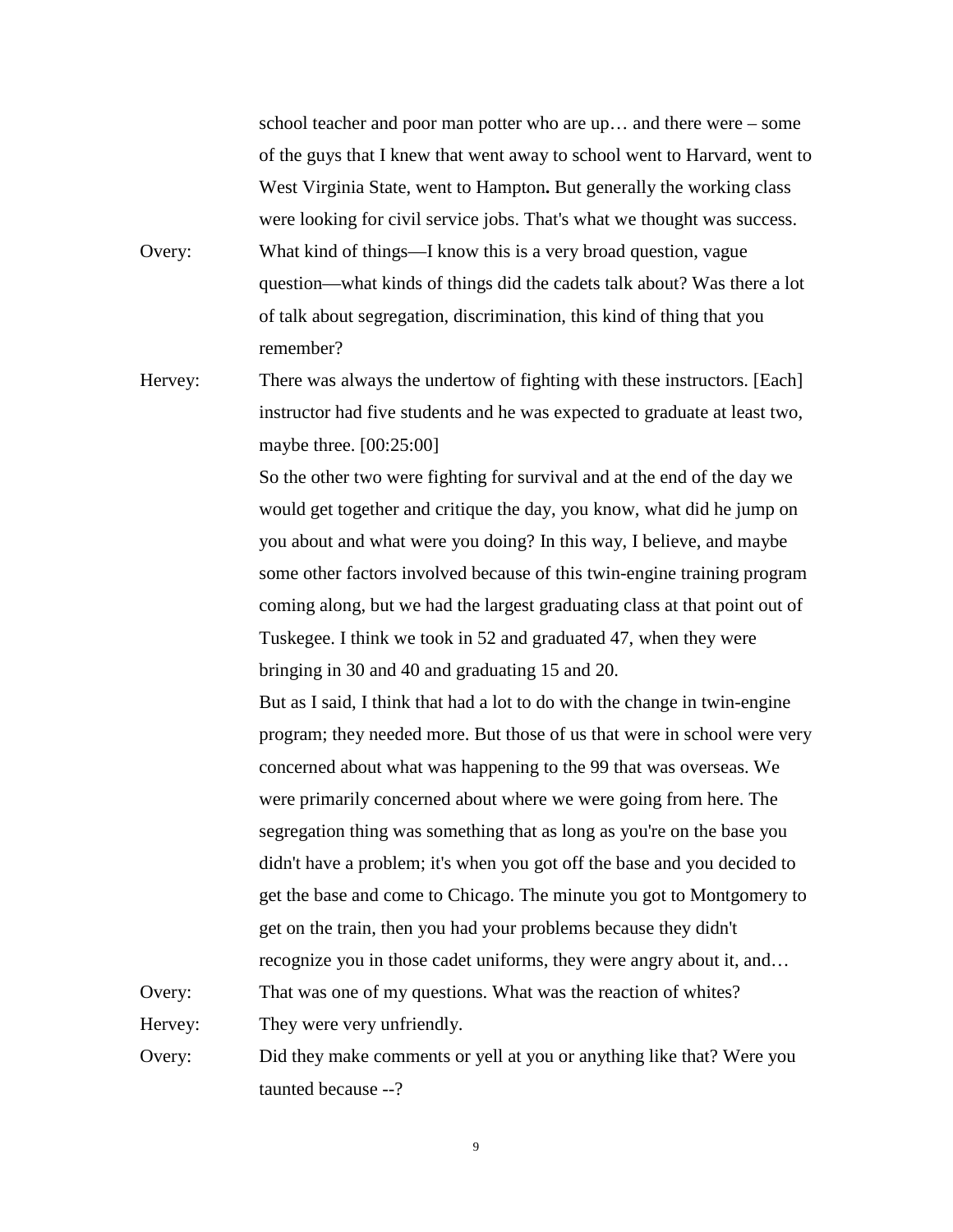- Hervey: No, I wouldn't say they went to that extent. But, of course, you had to… you realize that once you were in the segregated part of the train, because in the train you were segregated in there, so here you're among friends and you get good treatment. But the minute you got to Heavensville or wherever they make the change, then you move into the right compartments and then you have to deal with those people.
- Overy: I was curious too as to what you did when you were off duty. Did you go into town, did you travel, and the reactions of whites in the south to officer candidates who were black?
- Hervey: Well, the white military, in many cases, refused to honor the fact that we had officers, bars and wings; they wouldn't salute. And it depended on where you were; if were walking down a street in Montgomery and a white soldier came by and didn't salute, you could call him down, but what could you do? But if you were on a base, that's different. You pick your times to try and use your influence, but it was always questionable about what we were going to run into.

I remember one of my instructor said, "I will make a stopover in another training field." And he got off the plane, went in to talk to one of his buddies that was based there. I was sitting down next to another cadet and we just started talking about, "Well, how are you making out?" "You know, it's rough." We were both in basic training, you know, and we had no problem.

Overy: He was white?

Hervey: He was white and we were fighting. The big problem was that airplane. I found that usually pilots don't give you a problem once they recognize that you're doing the same thing they are. But that doesn't always work, because when I was in the Godman, we had a call from Fort Knox. A white nurse who had an emergency had a death in the family. So they called over to ask if we could drop her off to Dayton. [00:30:00] So they put her on my ship and we flew into Dayton and I called in and asked for transportation. And as we drove up to the operations office, the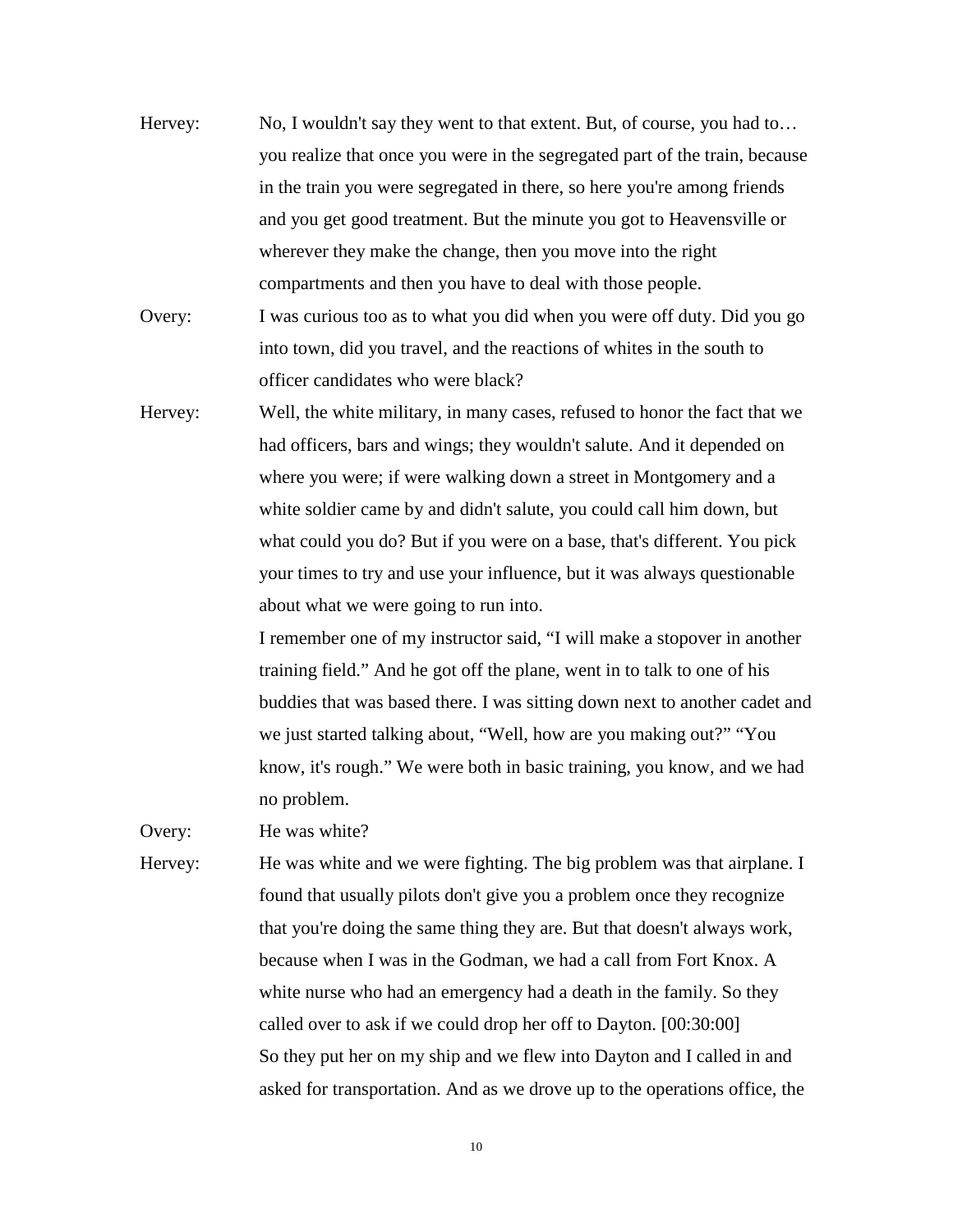whole place was filled with guys filing up forms and everything; it just got quiet. And she shook hands and said, "Thank you for the help," and went her way. And I'm filling up my paper and they're just staring. Nobody said "hello, how are you?" And these are guys that had been overseas and were flying wounded back. And that was their first stop at Dayton. They didn't know that there were blacks in the Air Corps, so it was…

We went down to an airbase in California, where they were training night fighters. They were flying a P61 Black Widow. They turned on the runway lights and all of the doors had little red lights outside and you walked in a cubicle, close that door and then you could open the other. We had run into some bad weather and there were two ships and six people on each ship. And when we walked in, they just said, "My God! They're coming to take our jobs." What are they talking about? Then one of them probably said, "Well, they already told us that you guys see better in the dark than anybody." [Laughter] And I believed it. Overy: Was your training dangerous?

Hervey: No. I think the only time, I was in flying and training; we lost one guy in my class. Now once they got up into the combat training, then it got a little more dangerous. But I don't recall any… we had a couple of accidents on the field and got through into the bridge at night. But, no, I wouldn't say it was that dangerous. The fact they're training so many pilots, you know, there's a certain amount of accidents. But our training was very good; it was very good. I think one of the reasons that we were as successful as we were was that they didn't have any place for us to go, so we got more flying time than the average pattern. The average pattern, when he finished his combat training in whatever plane it was, he had 6o flying hours, and he is on it overseas. We flew around for weeks and months. I had, by the time the 477 was ready to go to combat, I had over 800 hours flying that airplane, because I had been flying it for two years.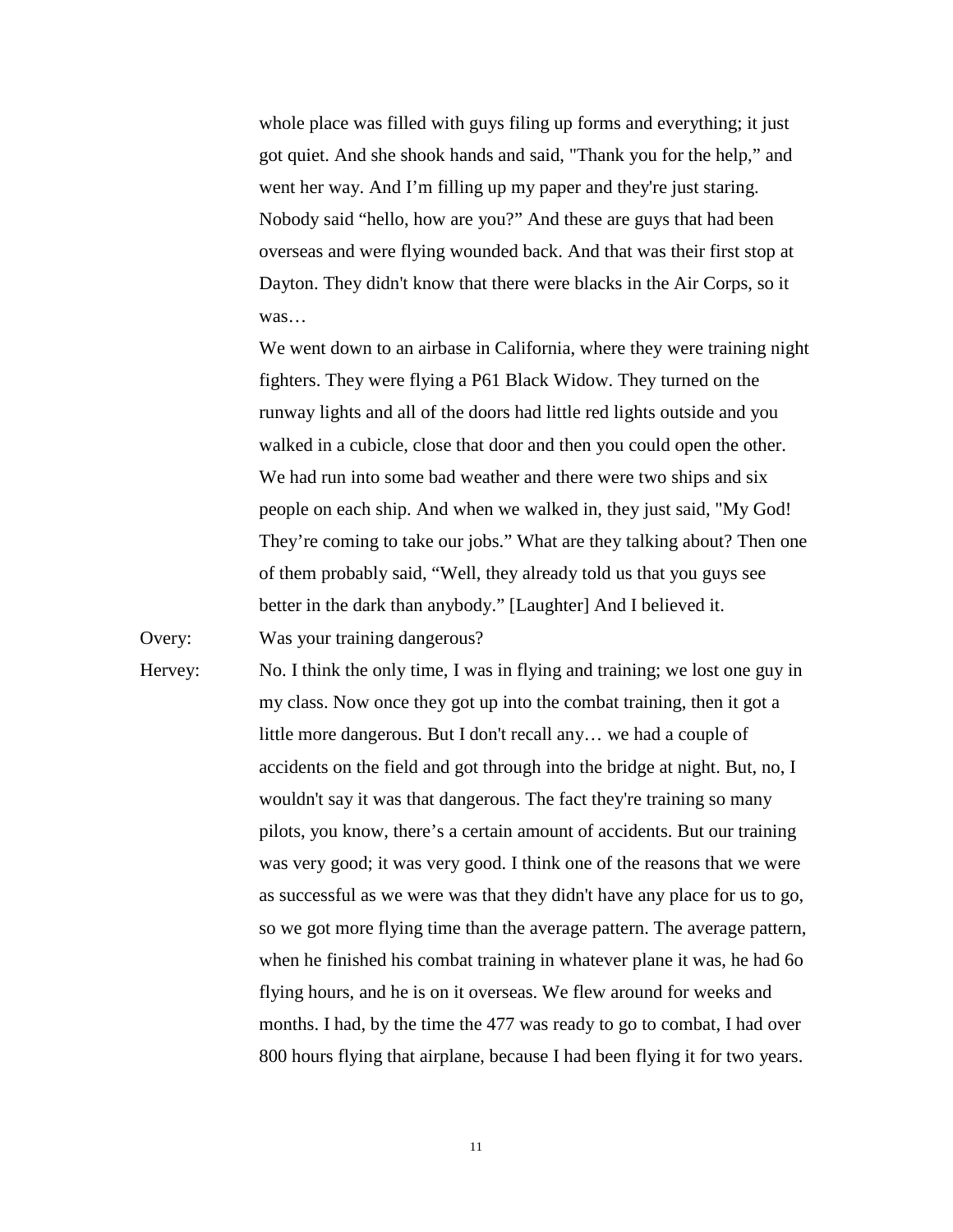| Overy:  | Explain what you said because you had nowhere to go. So what do you                    |
|---------|----------------------------------------------------------------------------------------|
|         | mean by this specifically?                                                             |
| Hervey: | Well, the bomber group started from scratch and I was in the first class.              |
|         | When I finished the B25 transition school, the bomber unit was at                      |
|         | Selfridge Field, Michigan, and that's where it was going to start. They                |
|         | had five airplanes and they had to build a bomber group, which is four                 |
|         | squadrons, 16 planes each, two crews, two planes, six men to a crew. So                |
|         | here are 26 guys and five airplanes, up there in March of '44, and we                  |
|         | weren't ready to go until May of '45, and all that time we were flying and             |
|         | flying. We would take the guys who had just come out of school. They                   |
|         | set the first ones after this transition school but after a while, the minute          |
|         | they graduated from Tuskegee, they sent them to us and we trained our                  |
|         | co-pilots. We became their instructors and                                             |
| Overy:  | Formation flying and things of this kind? [00:35:00]                                   |
| Hervey: | That's right.                                                                          |
| Overy:  | Were conditions in -- so you were based in Michigan?                                   |
| Hervey: | We were based in Michigan for about three months, then we got into this                |
|         | hustle with the officers' club, they shipped us down to Fort Knox                      |
|         | Kentucky.                                                                              |
| Overy:  | Would you – maybe you're telling about that last one, would you put it                 |
|         | on tape for me please?                                                                 |
| Hervey: | There is an officers' club on every base, and the army regulation says that            |
|         | it's for the use of all residing officers or transits. They did not want us in         |
|         | the officers' club, so they designated the training unit, which is                     |
|         | everybody that was there training to become a member of the 477 or the                 |
|         | 332 <sup>nd</sup> because they still had some fighter trainers that were designated as |
|         | trainees and therefore their officers' club was in such and such a building.           |
|         | So we fought that and said, "No, that's not the way it's supposed to be,"              |
|         | and they went into the officers' club anyway and then they put a military              |
|         | guard out there and they got some authorization to build a separate club               |
|         | for us, and that's when we got on the horn and called Washington and                   |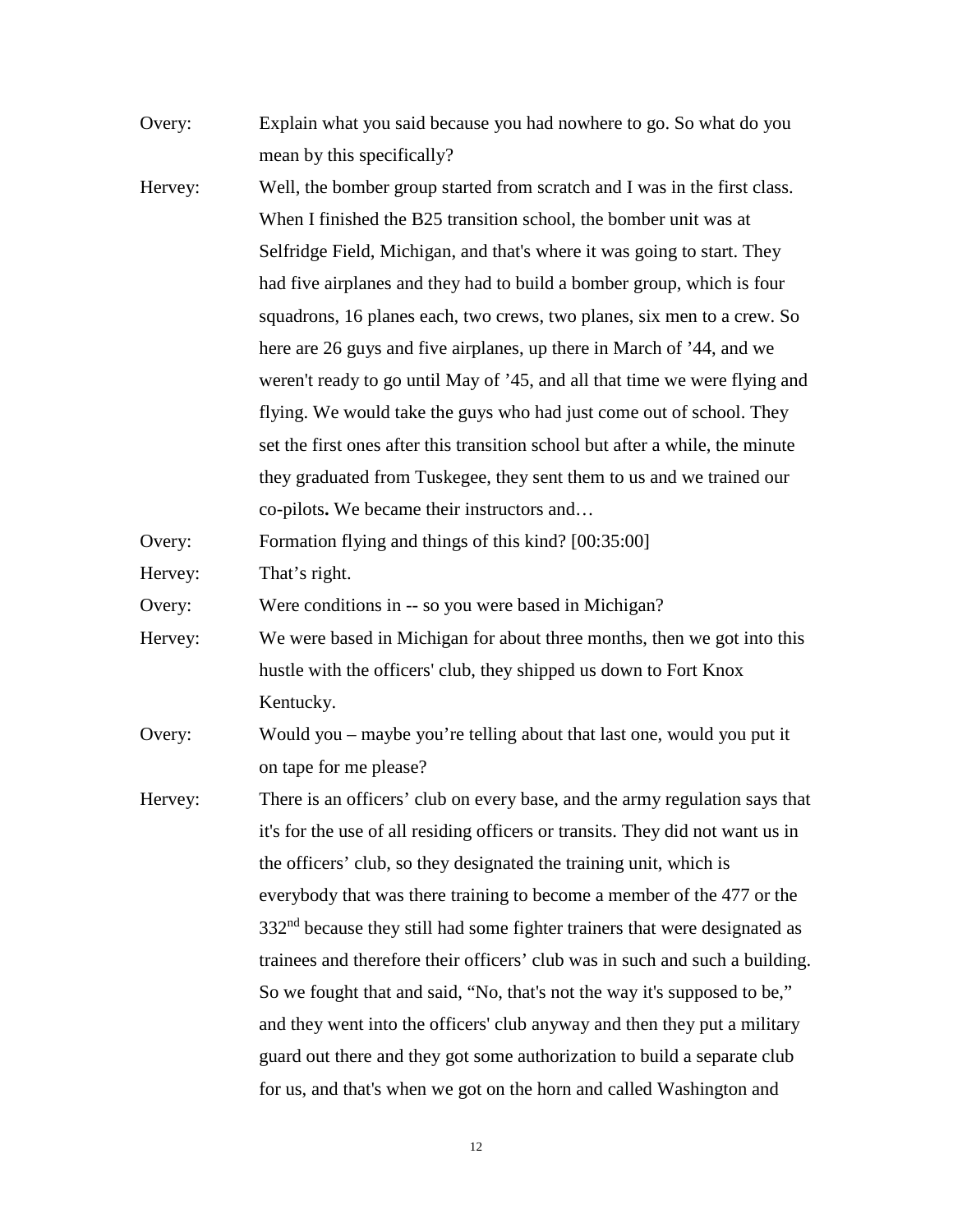called the *Pittsburg Courier* and the *Chicago Defender*. And they decided to move us – since this was in Detroit right after the time they had had the riots, they decided to get us out of there.

Overy: In '43 they had the riots, I remember.

Hervey: Yeah, we were there in '44. So they moved us down to Godman Field and we had a… there is an airbase right next to the tank base there.

Overy: What field was that?

Hervey: Godman, Fort Knox, I said Fort Knox. So we trained at Godman and we had our own club because there was nobody else on it. The white officers didn't stay on our base; they stayed over at Fort Knox**.** So they went to the Fort Knox Club and we had our own club until the unit started getting too large. I guess we had two squadrons there. By the time they were ready to make it a fourth squadron, they moved us up to Freeman Field which is Seymour, Indiana, which was a larger base. Okay, the same thing happened there. The first thing that happened was that the women started saying that they couldn't go in town and try on a dress **[unintelligible -** 

#### **00:37:51]**.

Overy: So your wife was with you?

Hervey: Yeah. And so we said, "Well, we'll have to have a word with the mayor," and we pointed out to him that the payroll on this base is a million dollars a month.

Overy: This was in what town again?

Hervey: Seymour, Indiana. And "Make up your mind. We're going to spend this money either in St. Louis or Louisville or Detroit or Chicago or wherever. And they decided that they could make some changes **[unintelligible -00:38:27]**. But the situation came up about these officers' club again, and they designated certain buildings as training buildings, of which the officers' club was not one, and they put this order out that you were supposed to read and sign that you have read and understood that you'll only go into these certain buildings. Well, these people were the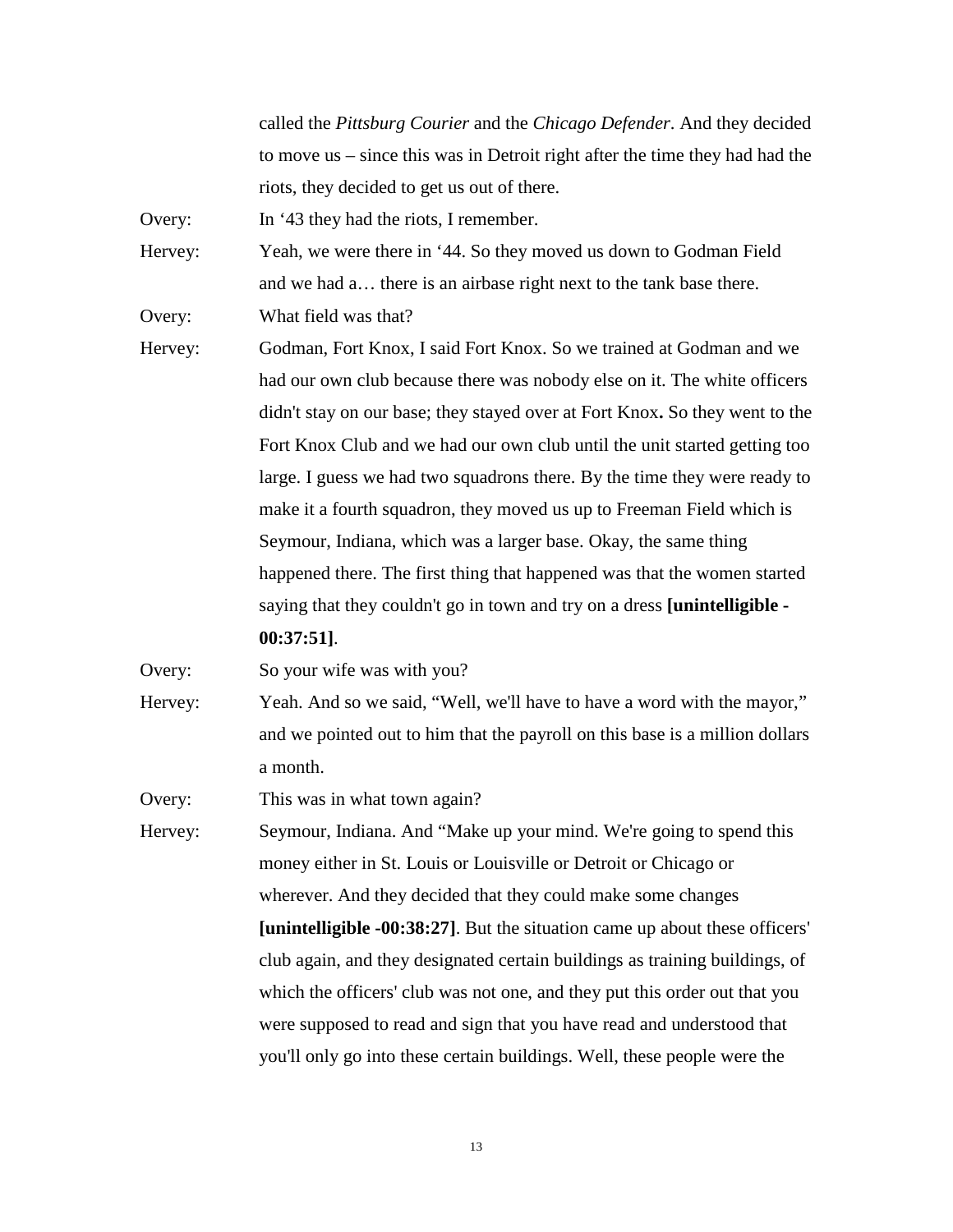first ones that got the order and they refused so they put them under arrest.

Overy: So you were essentially confined to quarters?

Hervey: They actually flew them off the base and sent them back to Godman Field, and they turned Godman Field into… they didn't have barbed wire around it, but they were confined there, the barracks over there, officers. That's when they brought General Davis back from Europe. He came in to Godman and took over the 477 and getting them ready to go over to the Pacific. [00:40:00]

Overy: Did your wife pretty much travel with you wherever you were stationed? Hervey: Yeah, she did. But that was one of the reasons I got out, because she was not enamored with the military at all. That was not her style, and there is no way that you can progress in the military if your wife is anti. She's got to be behind you at all times. So I decided that I would get out and go back to school and try and learn something.

> Another story that was very interesting, we had one fellow who was from Pocatello, Idaho. And he says that there were three families in Idaho – no, there were four families in Idaho. He had met three of them. Then when they pulled out the exam for the Air Corps, the other friends from school went and took it and they all passed it. They went somewhere, and he came to Tuskegee. Well, you talk about culture shock; he had never seen that many blacks in his life. He didn't understand the body language, he did not understand the idioms, he didn't – he was just like being in a brand new country. So that was something that he had to come through. And he learned fast. He became one of the raunchiest ones of all once he… [Laughs]

Overy: Did you have much contact with white officers? Was your unit that much contained and separated from white units?

Hervey: Yeah. Even the  $99<sup>th</sup>$ , which was the first squadron that went into combat, they were attached to a white unit but they were sitting over on another base by themselves. And the fellas tell me that no one came over and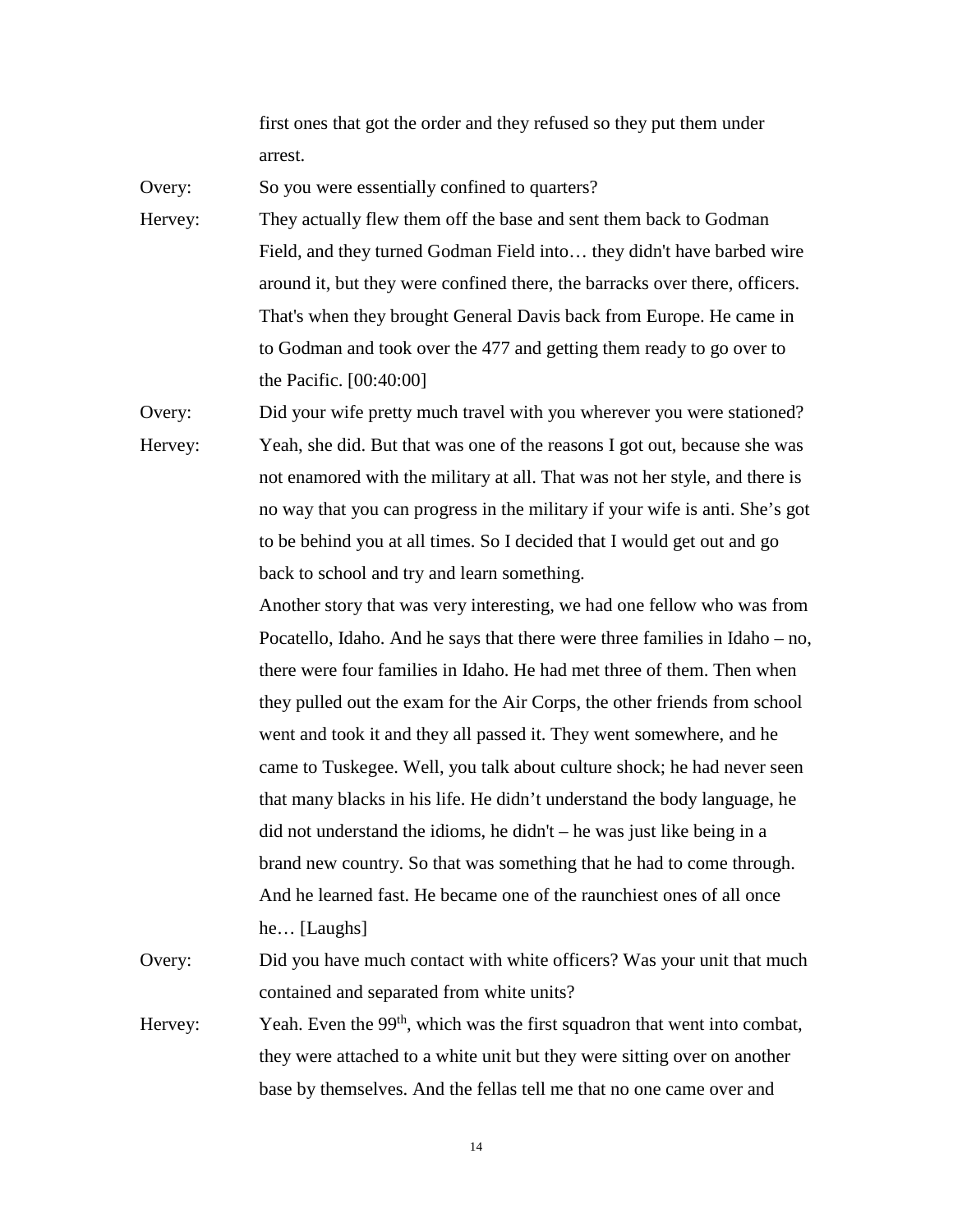offered any help. They said the most interesting thing ever happened was when a white officer came over to their base and sat down and just talked to them about what it was like up there. He said they learned more in eight hours than they had the whole time they had been overseas. But they had no one in the unit to tell them, so they would all read it out of books; that's a lot of difference.

Overy: Who was your squadron commander?

Hervey: At that time, it was Colonel B.O. Davis, Junior.

Overy: I didn't realize that he was a flier somehow.

Hervey: B.O. Davis was a West Point graduate and his intention was to become a pilot. He was in West Point in '35 but graduated in '36. He asked for pilot training and they said his -- I wish you could see that film that I have. I have one that brings all of this out. He was the first black to graduate from West Point in 47 years, and the reason there were other blacks that went, but they were put on the silent treatment, because we had three or four guys in our group that had been in West Point for six months, a year maybe but they couldn't hack it. But Davis hacked it for four years; none of his classmates ever spoke to him. When you put all that together, you can understand that he was determined that this was going to work. This is the first class, first five that graduated, and he was one of them.

- Overy: As you were going through all this, did you ever regret that you joined the military and that you hadn't left home? [00:45:00]
- Hervey: No. I was hooked on flying, and anything that had to do with flying was what I was prima  $-$  I used to play the violin. I gave that up. I gave up everything because this was the thing that I wanted to do. And my father had been in the Navy in World War I, I had an uncle who spent about 14 years in the Navy, and I would have gone that way probably except for the fact that the war broke out and the navy wasn't taking any blacks. I got this CPT program, so that was the only way for me.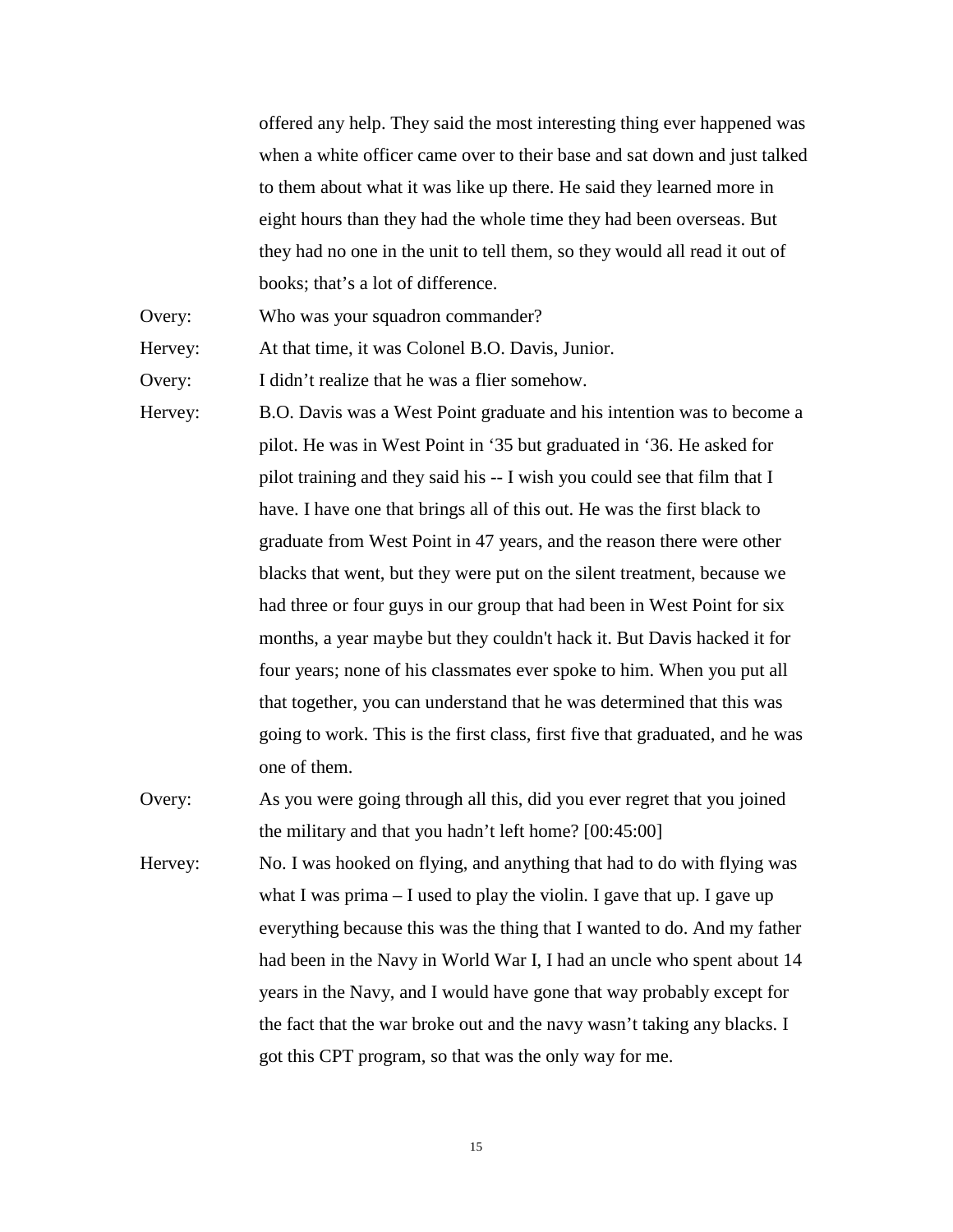- Overy: Did you have any close calls when you were flying? Formation flying can be pretty dangerous.
- Hervey: I had a few which -- none of which resulted in anything serious. But one incident I remember, I had a new copilot and we had our full load of practice bombs that weighed 100 pounds each. We had 12 practice bombs in our crew. Then some of the fellows were being transferred from Godman over to Freeman. We took about three passengers in the back and went to take off. Well, his job is to run the flats down.

Overy: Was it by hand?

Hervey: No, it's hydraulic. He was supposed to run the flats down and then run them back up. And then I tell him how many degrees flat I wanted; with all of this weight on, I didn't want but half flats. The runway that we were taking off took off right over Fort Knox where the gold is –/AT/ee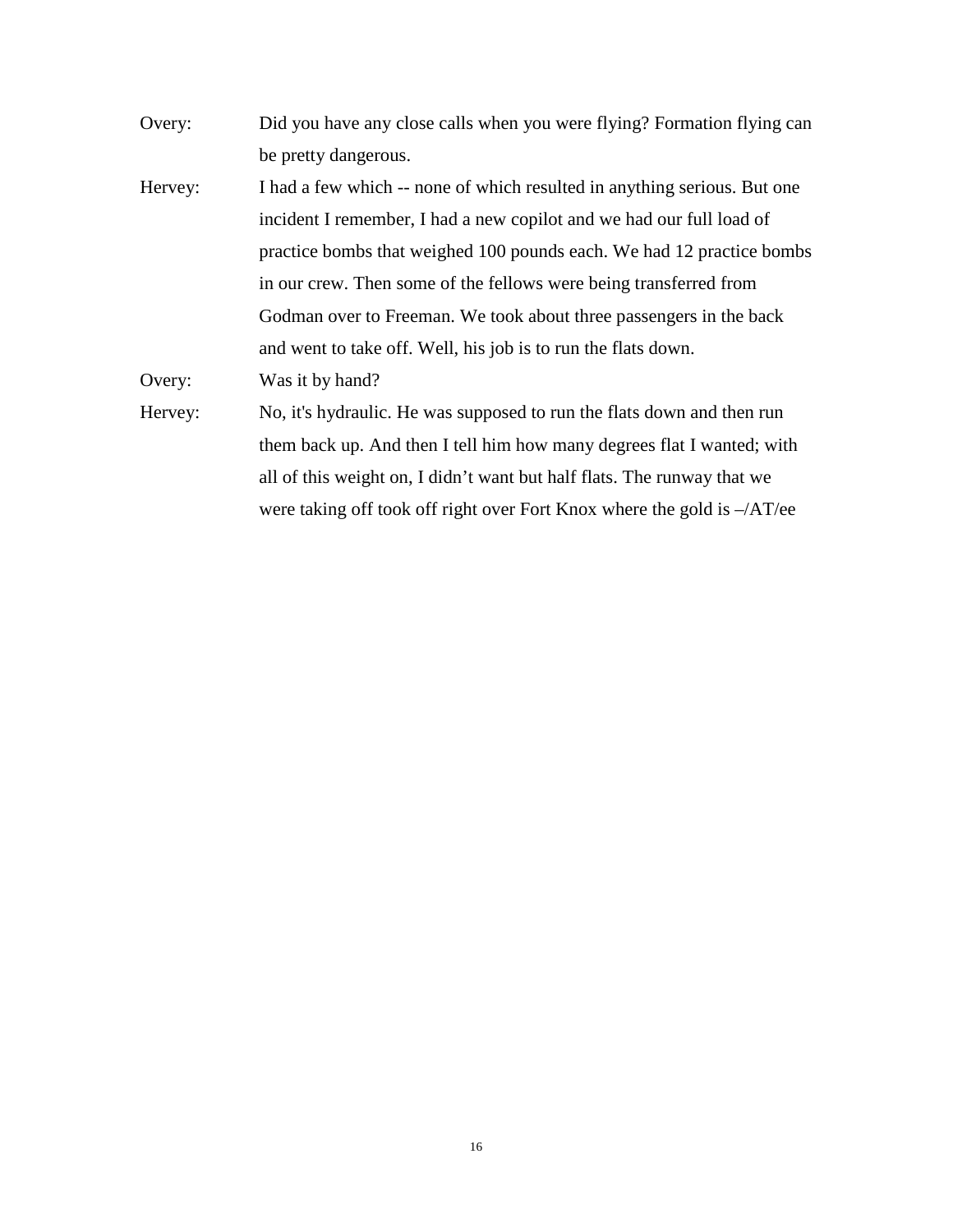### **Interview with Henry Hervey February 11, 1993 Central Minnesota Historical Oral History Collection St. Cloud State University Archives Interviewed by David Overy**

#### **PART TWO**

Overy: So there you're heading right towards Fort Knox. Hervey: Here we go. We're going down the runway and I realized I'm trying to pull the stick back and I got no reaction and drives down and see he's got full flats down. By this time, we're just getting barely getting off the ground and he realized what was happening. He reached for the flat handle and I had to grab his handle because if he had pulled up the flat at that time, we would've… we would've gone on all of us. [Laughter] So all we could do was just struggle out and just barely get over that to Fort Knox until we got enough altitude to gradually [suck] the flats off and gain air speed. That's one thing. Another thing there was a period that  $-1$  think in about one week, my wife was not on the base. She was home, having our daughter. Overy: Now she is back in Chicago? Hervey: No. She was in Providence, Rhode Island. Anyway, so I'm on the base, and whenever the maintenance department had a ship that was finished, somebody had to come down and check it out, you know, so I volunteered to do that and everything else to do. So for about three days out of a week, one day I took off and the strap on my parachute evidently got caught in the hook or the escape hatch. And just as we got off the ground, shoot, there goes the escape hatch, you know – didn't hit the tail, thank goodness. Another trip was, we got out and I heard this noise. There's nobody in

the back now, just pilot, co-pilot and the engineer. I heard this noise and I said to the engineer, "Go back and see what's going on back there." The life raft was bouncing around on a rope out there. Those are the things. And the third one was I think I got the main wheels down but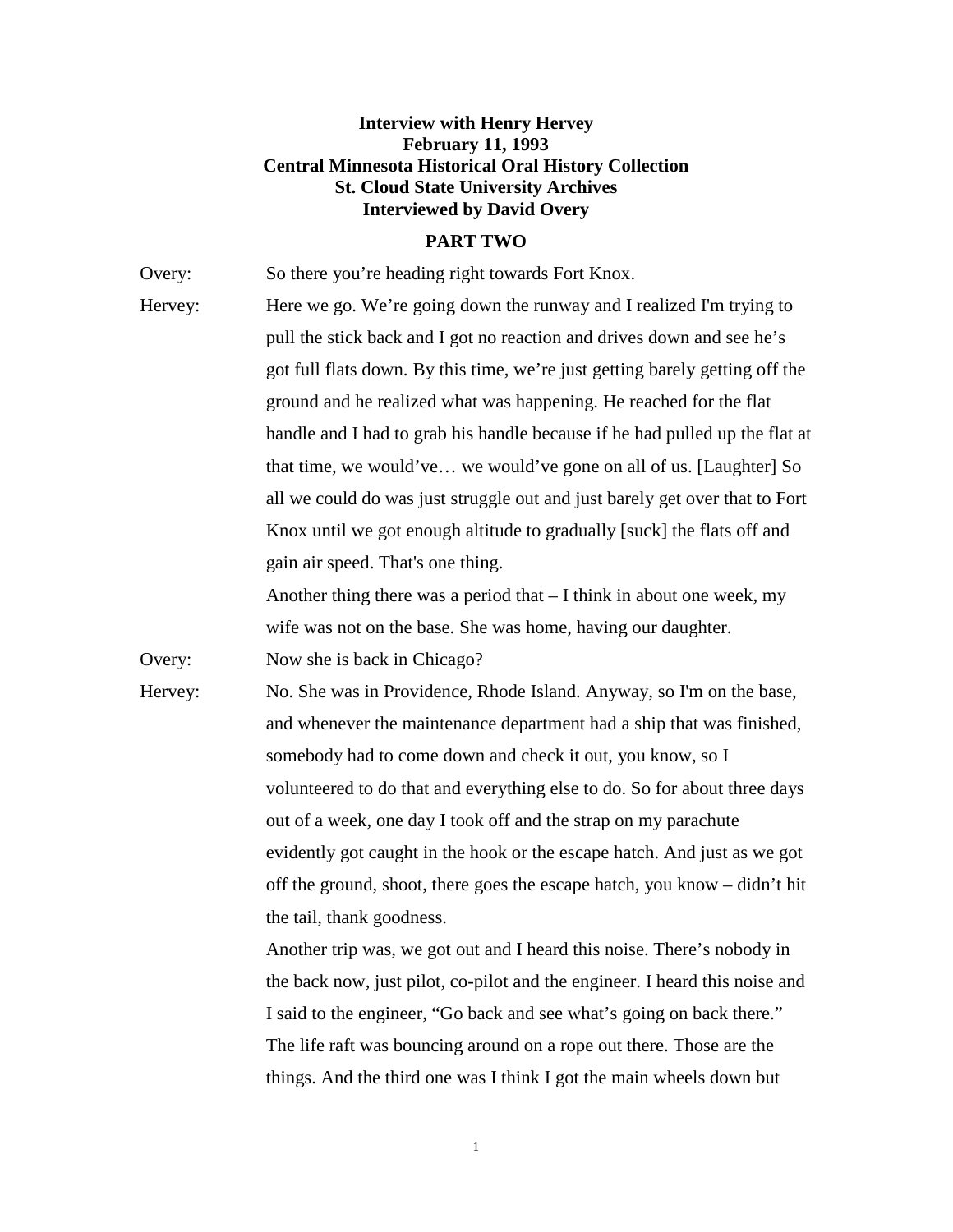couldn't get the nose wheel down. They do have a crank where you can go and crank that down. So after about three episodes like that, I said, "Look, get somebody else. I want to rest a while."

Overy: Did you have pretty much the same crew the whole time or…?

Hervey: After I got my own ship assigned to me, then I had my own crew. I had them to stay with me until we got out.

Overy: What was the relationship like in the crew? You said they were six people in B25?

Hervey: Right, pilot, copilot and the navigator, and then the....

Overy: They're pretty much your family?

Hervey: And then the other enlisted men. In some cases, it was very tight. In others, it depended on, you know, one of the fellows in my crew never got up on Sunday, stayed in bed and read all the newspapers and books, you know, so he wasn't any fun. [Laughter] But the engineer and the tail gunner were from St. Louis. I kept up with them for two to three years after the war and then I don't know what happened to them. The radio gunner, who was the youngest guy on the crew, was from Boston. And we had more problems with Hector, Francis I. Hector—we called him Fussy—because he was always getting into trouble doing something, you know, and when he and I became very close friends, he was one of background supporters of the New England chapter of Tuskegee Airmen. He's been president. He came out and became… he worked for a distillery, salesman. He was one of my good buddies. **[00:05:00]** Overy: You said you did not want to go to the bombers. Did you end up thinking it was not so bad after all?

Hervey: Well, I didn't see any opportunity to do anything else other than fighter pilot training. However, now when the war was over and they were downgrading, they took two of the bomber squadrons and one of the fighter squadron and put them together and made a composite group, which meant that for about a year, I guess, they operated that way and then they made them a fighter group again, and the bomber guys had to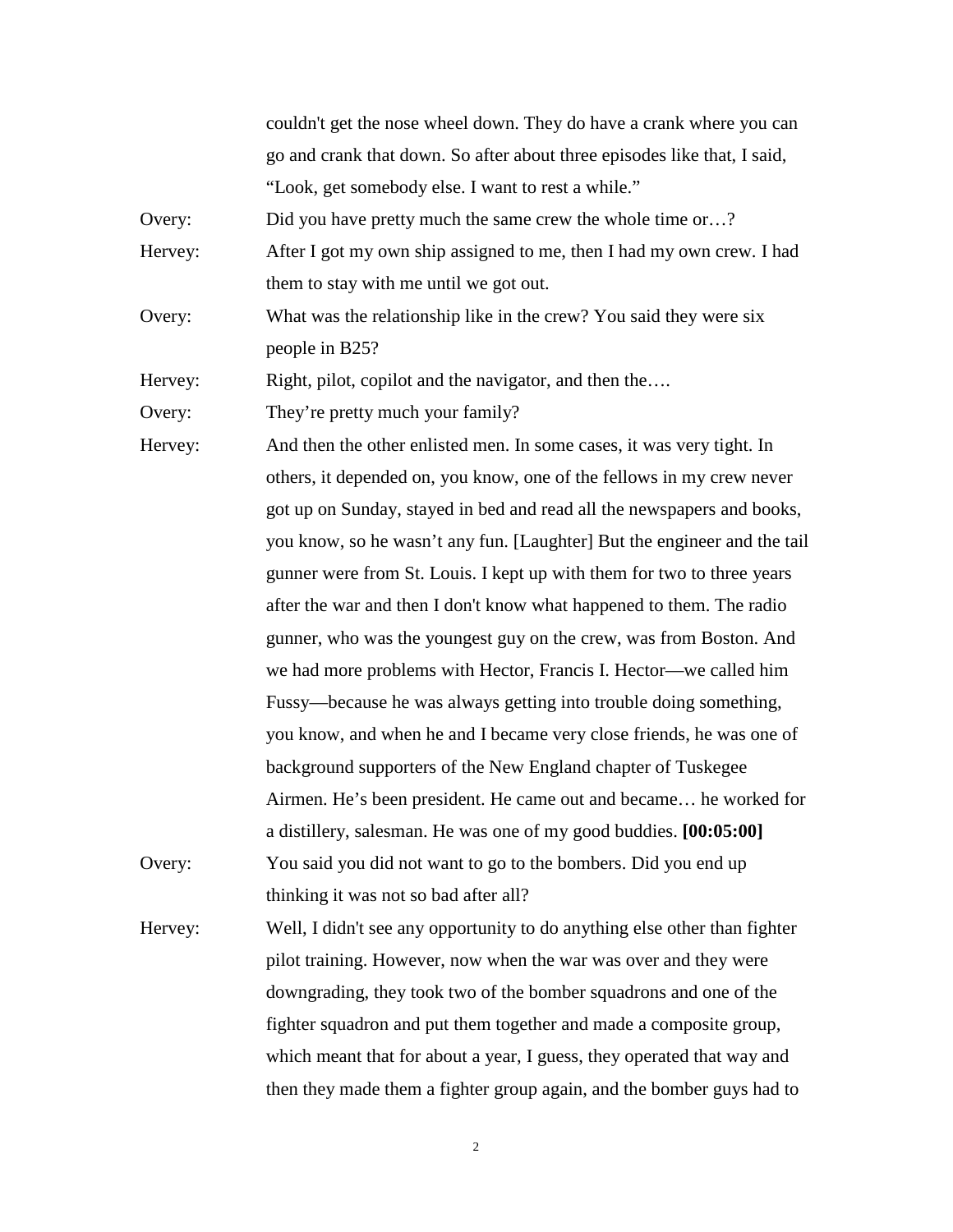go in for fighter training, and they did. And, of course, many of the single-engine guys, when they came back they went into an engine training and some of them became instructors.

Overy: Did you develop a **[unintelligible - 0:06:06]** for your airplane? Hervey: Oh, no. We had the B25 J model, which was a brand new at the time that we got it. It was the first one that had fifteen guns on it. They had already determined that its usefulness was not as a medium bomber anymore; it was more as an attack bomber. And when they told us we were going to the Pacific, they said, "Well, you don't need to board the northern bomb side anymore because you're going to go in skip bombing and dive bombing and [stray ping], that sort of thing, so they had four guns on the side that the pilot could fire.

Overy: Where were they located on: on the fuselage, on the wing?

Hervey: On the fuselage. The navigator had the 50-caliber in the nose. The engineer had a turret, twin turret on the top. The radio gunner had one on each side, and he went back and forth too. And the tail gunner had twin. So that was the oddest thing going at that time.

Overy: So I think we found that the four-engine, the heavy bombers were probably more useful, weren't they? The heavier bomb loads and…

Hervey: Oh, yeah, they were – they could carry the biggest loads. Here it is here. Those are the two on each side, two here and two on the other side, and the there's two on this turret, two on the back turret. There's window, and the radio operator, he fired from this window or the other window on the other side.

Overy: I'm going to be sure and take down a notation about this book. I don't think we have it in our library.

Hervey: Don't you?

Overy: I'm sure we don't.

Hervey: I can have one mailed to you.

Overy: Okay. I will pay you for it.

Hervey: Okay.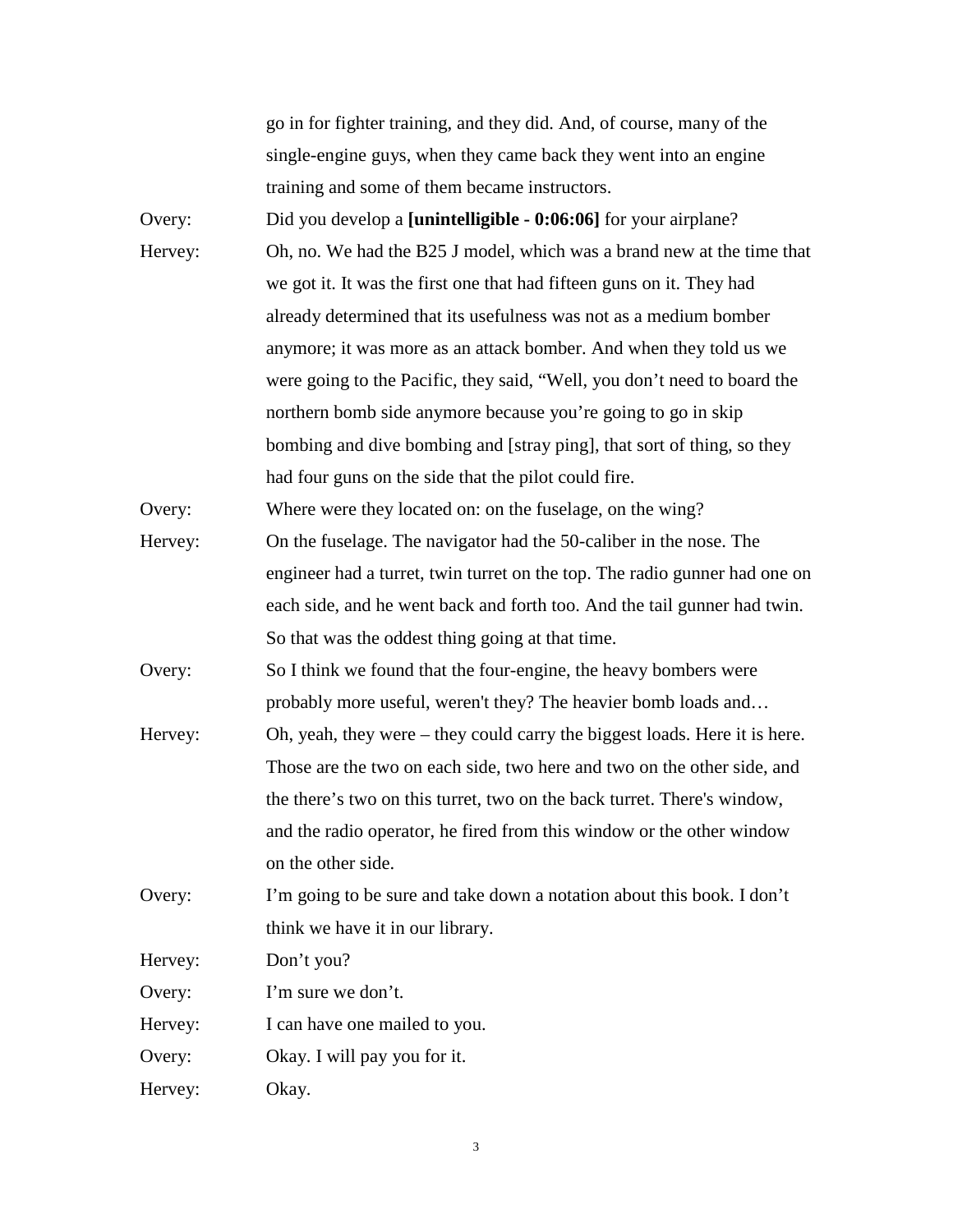- Overy: Well, let's see. You've been talking about problems that you had in the military and with whites and instructors and all the rest. Did you have a concept of the enemy, you know, the Japanese, the Germans? Did you wonder what you were fighting for, if you were fighting them? I'm putting this very clumsily. Have you wondered why black people were fighting in this war because of the kind of things you've gone through at home?
- Hervey: Well, we recognize that this was the only way that we were going to be able to prove that we were good as anybody else. At that time you couldn't do it on a baseball, you couldn't do in football; you couldn't do in corporate office. So this was the first chance that our generation had to prove. And although there had been foot soldiers in all the wars, this was technology. [00:10:00]

And this would prove that you had a mind that was able to function as well as anybody's. And after the war was over, things began to change rapidly, and I'm sure that the attitude, once they integrated the Air Force, the attitudes changed almost overnight. Hard-nosed guys just would not accept it, but when I got out, I joined the reserves at O'Hare, and the first two-week tour we did up there, we did it in that big hangar where they used to build the C54s – had 3,000 reservists and on cuts in that hangar. And they were from Michigan, Indiana, Michigan, Illinois; one of them came from Minnesota. But within two weeks' time, we had established for them that we were as good pilots, and sometimes better than they, and they accepted this.

By the time they were ready to send that—it was a troop carrier unit they were ready to send it overseas. Most of the black fellows who had come out to see what was going on either decided they didn't want to stay and got out. The ones that stayed, they were ready to go.

Overy: Did you feel that yours was a special responsibility? In other words, it was not only fulfilling your own desires as a pilot, as an officer, but that you had a responsibility to other black people, to show that you were as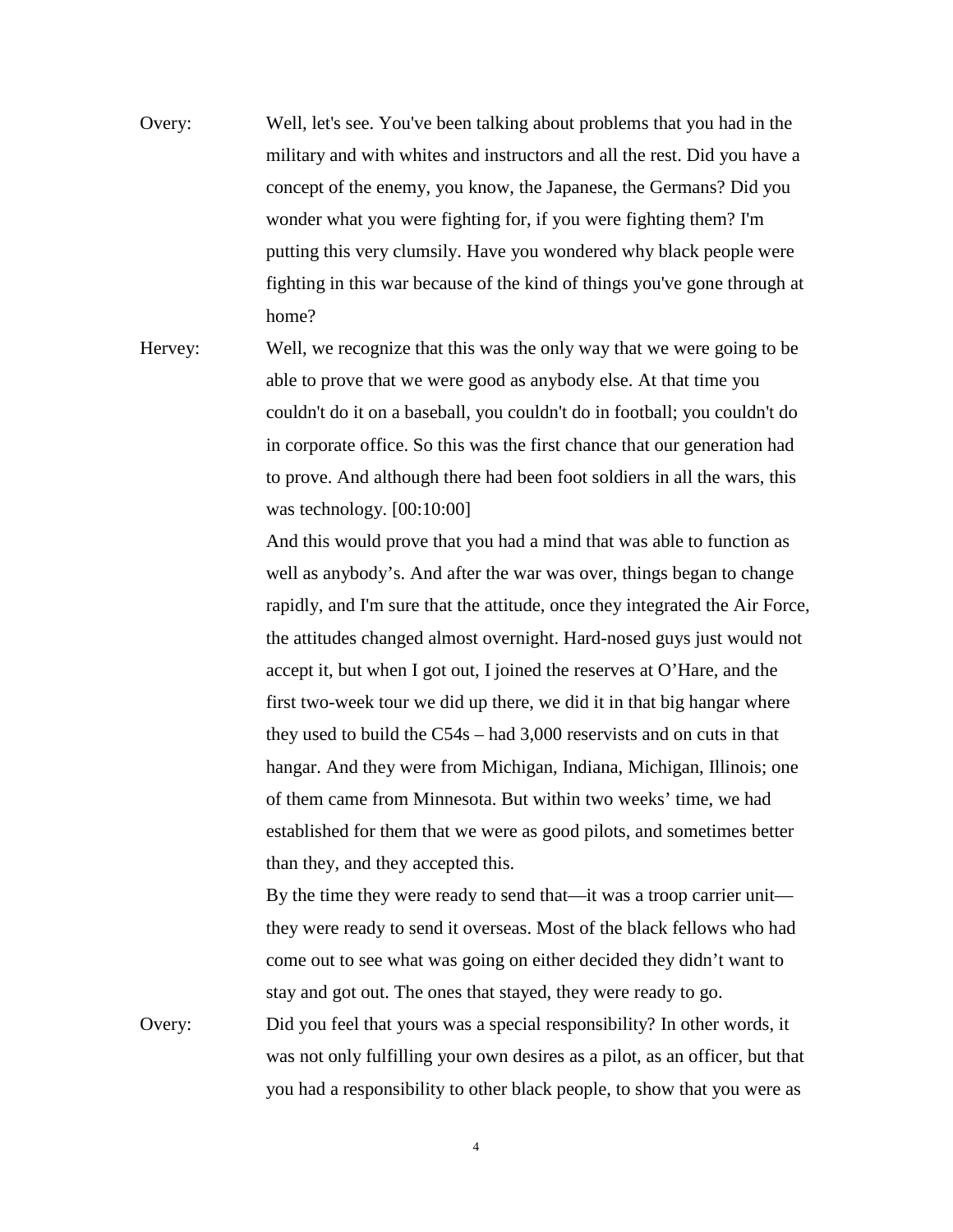good as anybody else. Did you feel that kind of responsibility that you were representing all these bunch of people?

Hervey: Absolutely. I mean, it comes from the need. They've always – mother, dad, grandmother, aunt, whoever, "You got to be better in order to make it." Oprah used to say, "There are enough half-ass white people out there that they have to deal with. They don't have to deal with any half-ass black people." [Laughter] So, yes, you had a responsibility to yourself to get above the pack, because most black people were poor and uneducated, so you do it personally for yourself. Then you realize that now you've got a responsibility to show everybody else that you are as good as they are.

> It's something that's going to always be there. I don't think that there is ever going to be a time when a black person will say, "I got it made, I don't have to worry, I'm a good old boy like the rest of them." Not true, not true. There's always that feeling that I don't care how close you get, there's a respect up to a point and it can be cut off at any time.

Overy: So you never permanently made it?

Hervey: Yeah. Now there are exceptions to everything. I know some people who have friends that they have considered like brothers and sisters because that's just the way they regard each other. And I don't try to categorize everybody into any one category. [00:15:00] One of the newspaper – no, the television people that -- two acts last

week asked me, "What do you think about the sex issue in the military?" So I said, "Well, are you asking me personally or are you asking what does the Tuskegee government think about it, because if you are asking the Tuskegee government, if you had asked this question back in 1943, they would have said, 'Hell, no!' I think that was the only answer." I said, "But now we have to realize they were saying do you want blacks in the Air Force and they were saying, 'Hell, no.' So we have to take an attitude that the military can work this thing out, and it will work.'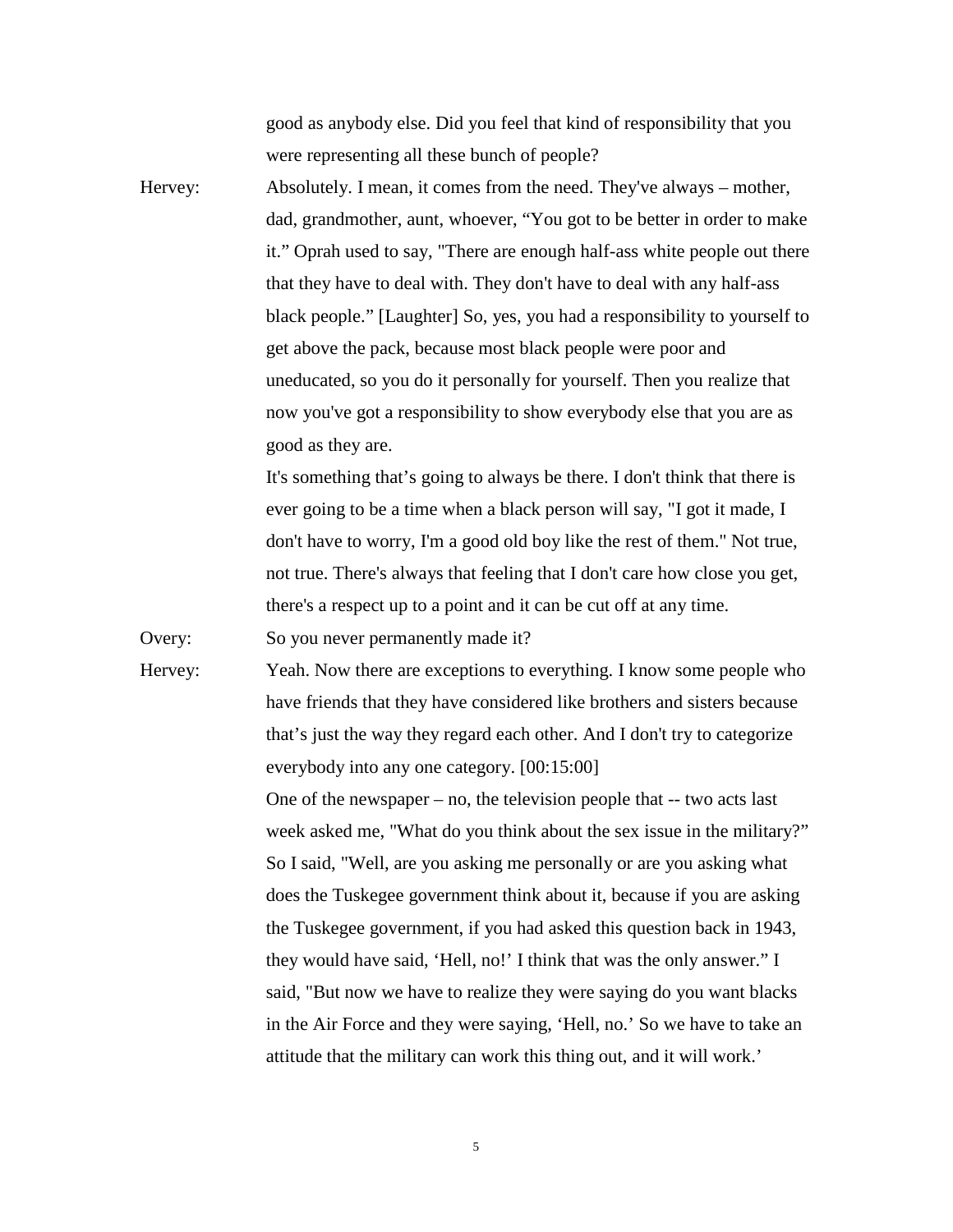Overy: What effects do you think your military service had on you as a man? Do you think it had a positive impact, a negative impact? Hervey: I personally think it was very positive for me. I know the fellows have different attitudes, but I think generally the fellows who consider themselves as originators of the idea that blacks are as good as anybody else and proved it, they think that this was the best thing that ever happened. And they just used this experience through their lives to build on, and now they are proving in other ways that they can do anything if you put your mind to it. All you have to do is get the opportunity and it will work.

Overy: Do you think -- did the military service have any negative influences that you can think of? Was there anything that you regret from those years in the military?

- Hervey: Not that I can pinpoint. Once I have decided that I was going to go back to school, I just about realized that my main interest was not in the military; it was in flying. Because I tried to get into the airlines and here again we're starting from square one. When I went down to the Steven's Hotel to answer an ad, there were 800 ex-Air Force pilots there. And they lectured for about two hours and they said, "Now go to lunch and when you come back you got a four exam to take." I walked up to the guys and said, "I'm not concerned about your exam, but if I pass it, do I get a job?'' He said, "Are you colored?" I said, "Yes." He said, "No." So it was as simple as that, and that was in '46, and the first black pilot didn't get hired till in the '50s. Finally, United sent word that they would consider any person who could meet certain qualifications. And the one qualification we couldn't beat was 'under 35 years old,' because all of us were old by that time.
- Overy: I often hear, for example, students, not to move black students on campus but in numbers -- and they certainly suffered discriminations, no question about it. But do you think in your lifetime things have improved?